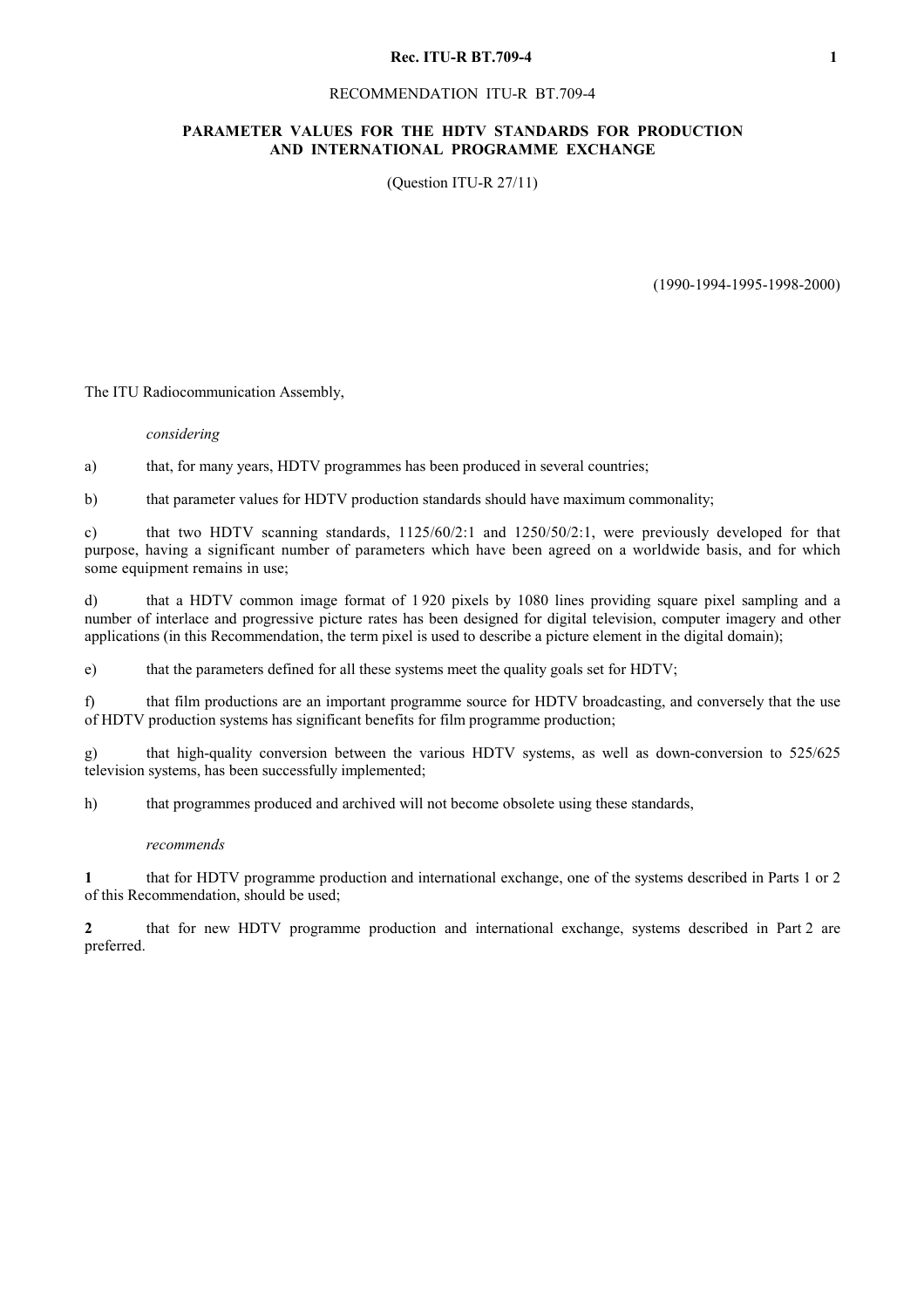## **2 Rec. ITU-R BT.709-4**

# **Signal parameter values for the 1125/60/2:1 system and the 1250/50/2:1 system**

# PART 1

# **HDTV systems related to conventional television**

(The areas in bold characters in the Tables below denote parameter values which have been agreed to on a worldwide basis.)

# **1 Opto-electronic conversion**

| Item | Parameter                                                                   | Value                                                                                              |                                                  |  |  |
|------|-----------------------------------------------------------------------------|----------------------------------------------------------------------------------------------------|--------------------------------------------------|--|--|
|      |                                                                             | 1125/60/2:1                                                                                        | 1250/50/2:1                                      |  |  |
| 1.1  | Opto-electronic transfer characteristics<br>before non-linear precorrection | <b>Assumed linear</b>                                                                              |                                                  |  |  |
| 1.2  | Overall opto-electronic transfer<br>characteristics at source               | $V = 1.099 L^{0.45} - 0.099$<br>$V = 4.500 L$                                                      | for $1 \ge L \ge 0.018$<br>for $0.018 > L \ge 0$ |  |  |
|      |                                                                             | where:                                                                                             |                                                  |  |  |
|      |                                                                             | <i>L</i> : luminance of the image $0 \le L \le 1$<br><i>V</i> :<br>corresponding electrical signal |                                                  |  |  |
| 1.3  | <b>Chromaticity coordinates (CIE, 1931)</b>                                 | $\mathbf{x}$                                                                                       | $\mathbf{y}$                                     |  |  |
|      | Primary                                                                     |                                                                                                    |                                                  |  |  |
|      | Red(R)<br>Green $(G)$                                                       | 0.640                                                                                              | 0.330                                            |  |  |
|      | Blue $(B)$                                                                  | 0.300                                                                                              | 0.600                                            |  |  |
|      |                                                                             | 0.150                                                                                              | 0.060                                            |  |  |
| 1.4  | Assumed chromaticity for equal primary<br>signals                           |                                                                                                    |                                                  |  |  |
|      | (Reference white)                                                           |                                                                                                    |                                                  |  |  |
|      |                                                                             | $D_{65}$                                                                                           |                                                  |  |  |
|      | $E_R = E_G = E_B$                                                           | $\boldsymbol{x}$                                                                                   | $\boldsymbol{y}$                                 |  |  |
|      |                                                                             | 0.3127                                                                                             | 0.3290                                           |  |  |

# **2 Picture characteristics**

| Item | Parameter                | Value        |             |  |  |
|------|--------------------------|--------------|-------------|--|--|
|      |                          | 1125/60/2:1  | 1250/50/2:1 |  |  |
| 2.1  | Aspect ratio             | 16:9         |             |  |  |
| 2.2  | Sample per active line   | 1920         |             |  |  |
| 2.3  | <b>Sampling lattice</b>  | Orthogonal   |             |  |  |
| 2.4  | Active lines per picture | 1152<br>1035 |             |  |  |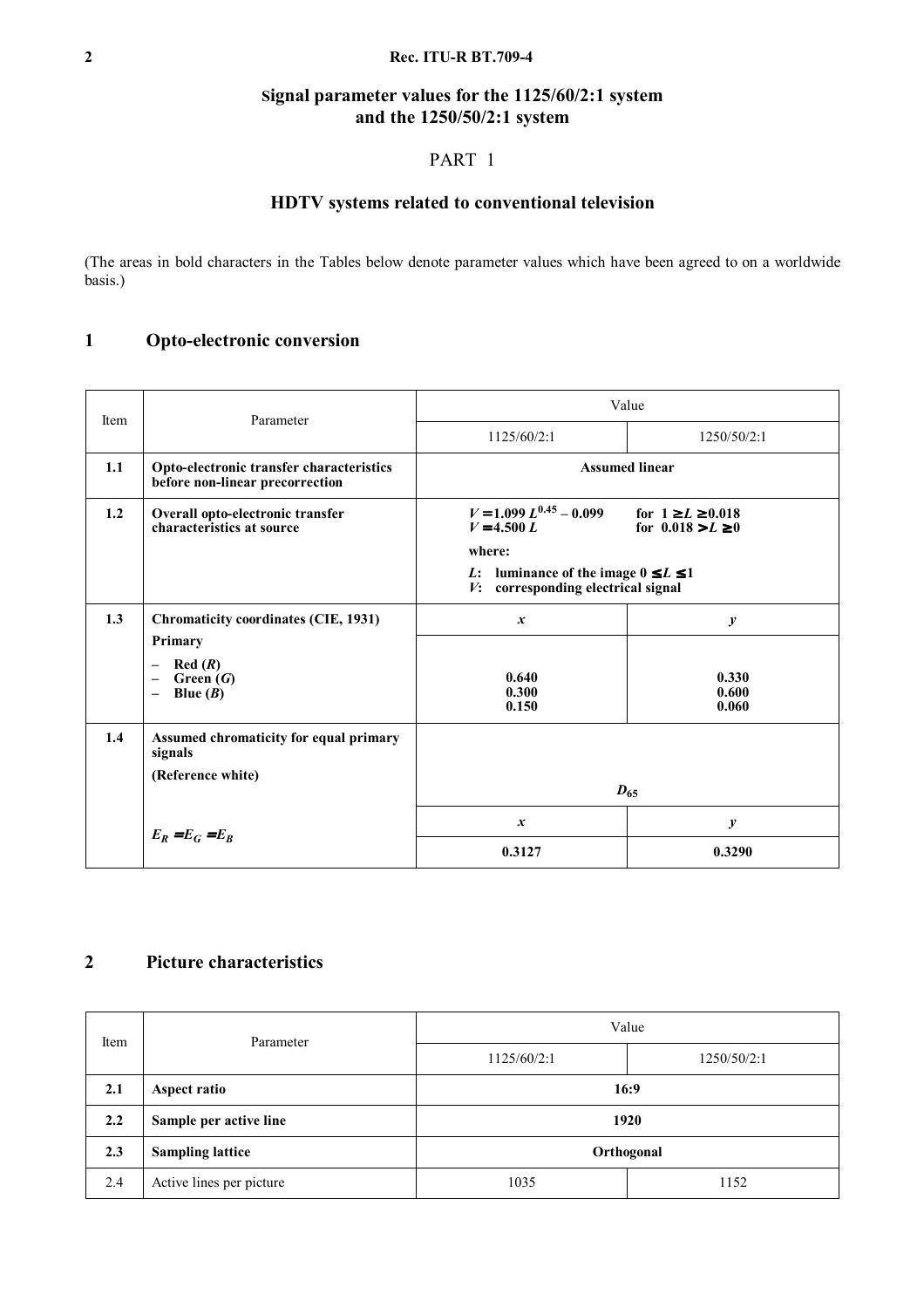# **3 Picture scanning characteristics**

| Item | Parameter                | Value                                                                         |                        |  |  |
|------|--------------------------|-------------------------------------------------------------------------------|------------------------|--|--|
|      |                          | 1125/60/2:1                                                                   | 1250/50/2:1            |  |  |
| 3.1  | Order of sample scanning | Left to right, top to bottom 1st line of<br>field 1 above 1st line of field 2 |                        |  |  |
| 3.2  | Interlace ratio          | 2:1                                                                           |                        |  |  |
| 3.3  | Picture rate (Hz)        | 30<br>25                                                                      |                        |  |  |
| 3.4  | Total number of lines    | 1125<br>1250                                                                  |                        |  |  |
| 3.5  | Field frequency (Hz)     | 50<br>60                                                                      |                        |  |  |
| 3.6  | Line frequency (Hz)      | $33750 \pm 0.001\%$                                                           | $31\,250 \pm 0.0001\%$ |  |  |

# **4 Signal format**

The terms R, G, B, Y, C<sub>B</sub>, C<sub>R</sub>, are often used and are generally understood to refer to the signals  $E'_R$ ,  $E'_G$ ,  $E'_B$ ,  $E'_Y$ ,  $E'_{C_B}$ ,  $E'_{C_R}$ respectively (i.e. they correspond to gamma pre-corrected signals).

| Item | Parameter                                                                 | Value                                                                              |                                                                                  |  |  |
|------|---------------------------------------------------------------------------|------------------------------------------------------------------------------------|----------------------------------------------------------------------------------|--|--|
|      |                                                                           | 1125/60/2:1                                                                        | 1250/50/2:1                                                                      |  |  |
| 4.1  | Conceptual non-linear precorrection of primary signals                    | $\gamma = 0,45$<br>(see item 1.2)                                                  |                                                                                  |  |  |
| 4.2  | Derivation of luminance signal $E_Y^{(1)}$                                | $0.2126 E_R'$ +<br>$E'_Y =$<br>$0.7152 E'_G +$<br>$0.0722 E'_{B}$                  | $E'_Y = 0.299 E'_R +$<br>$0.587 EG +$<br>0.114 $E'_R$                            |  |  |
| 4.3  | Derivation of colour-difference signal (analogue coding) $(1)$            | $E'_{C_B}$ = 0.5389 ( $E'_B$ – $E'_Y$ )<br>$E'_{C_P}$ = 0.6350 ( $E'_R$ – $E'_Y$ ) | $E'_{C_B}$ = 0.564 ( $E'_B$ – $E'_Y$ )<br>$E'_{C_p}$ = 0.713 ( $E'_R$ – $E'_Y$ ) |  |  |
| 4.4  | Derivation of colour-difference signal (digital)<br>coding) $C_R$ , $C_R$ |                                                                                    | Digitally scaled from the values of item 4.3                                     |  |  |

(1) The coefficients for the equations have been calculated following the rules laid down in SMPTE RP177-1993.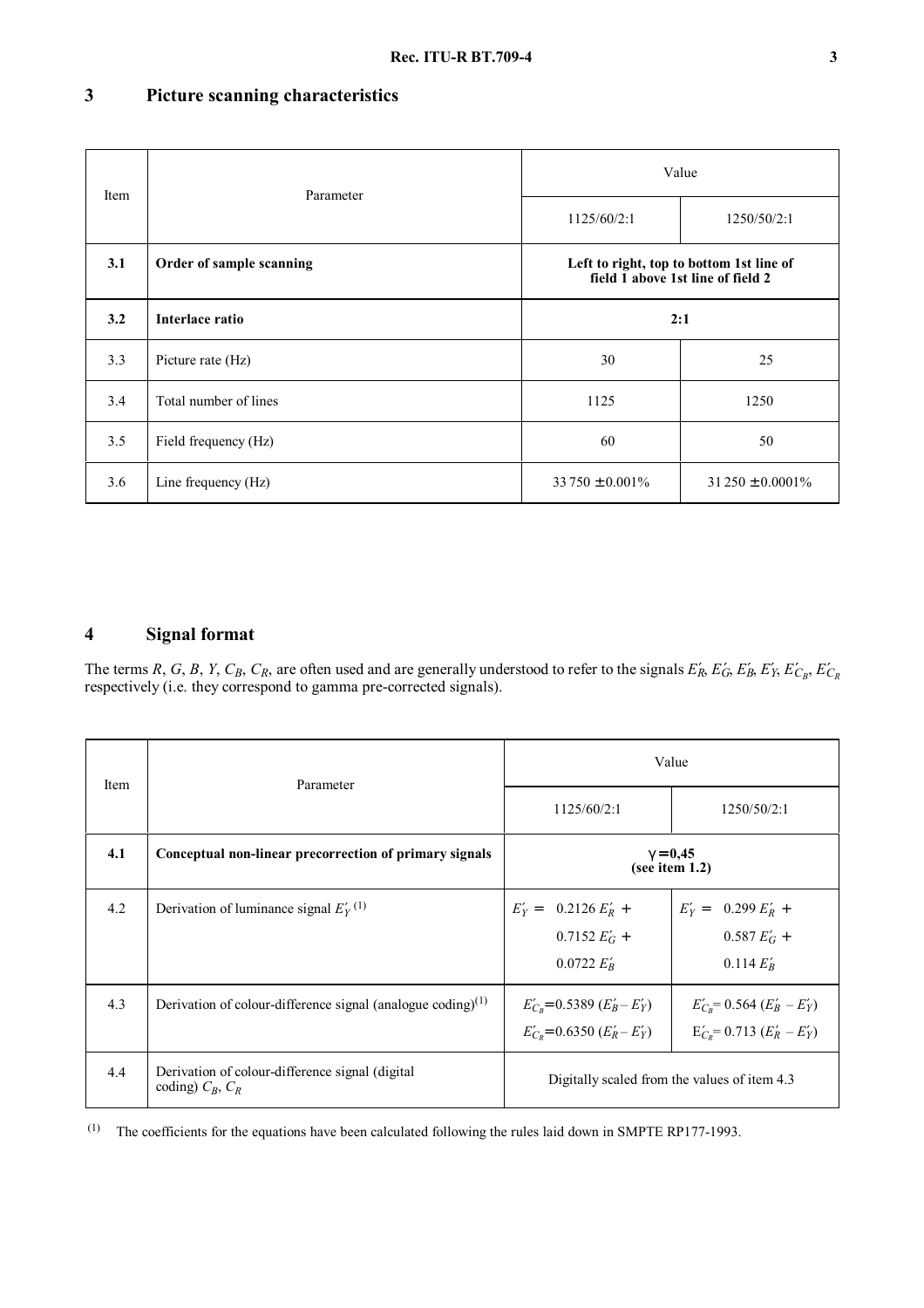# **5 Analogue representation**

Levels are specified in millivolts (mV) measured across a matched 75  $\Omega$  termination.

|      |                                            | Value                                                      |                                                                                                         |  |  |
|------|--------------------------------------------|------------------------------------------------------------|---------------------------------------------------------------------------------------------------------|--|--|
| Item | Parameter                                  | 1125/60/2:1                                                | 1250/50/2:1                                                                                             |  |  |
| 5.1  | Nominal level (mV)<br>$E_R, E_G, E_B, E_Y$ | Reference black: 0<br>Reference white: 700<br>(see Fig. 1) |                                                                                                         |  |  |
| 5.2  | Nominal level (mV)<br>$E'_{C_R}, E'_{C_R}$ | ±350<br>(see Fig. 1)                                       |                                                                                                         |  |  |
| 5.3  | Form of synchronizing signal               | <b>Tri-level bipolar</b><br>(see Fig. 2)                   |                                                                                                         |  |  |
| 5.4  | Line sync timing reference                 | $O_{H}$<br>(see Fig. 2)                                    |                                                                                                         |  |  |
| 5.5  | Sync level (mV)                            | $\pm 300 \pm 2\%$                                          |                                                                                                         |  |  |
| 5.6  | Sync signal timing                         | (See Table 1 and Fig. 3)<br>Sync on all components         | (See Fig. $4$ )<br>$-$ rise time<br>$50 \pm 10$ ns (between<br>$10-90\%$<br>$-$ see also footnote $(1)$ |  |  |
| 5.7  | Inter-component timing accuracy            | Not applicable<br>$\pm 2$ ns                               |                                                                                                         |  |  |
| 5.8  | Blanking interval                          | (See Table 1 and Fig. 5)<br>(See Tables 2 and 3)           |                                                                                                         |  |  |
| 5.9  | Nominal signal bandwidth (MHz)             | 30 (for all components)                                    |                                                                                                         |  |  |

 $(1)$  When using *R*, *G*, *B* signals, the use of syncs on at least the green channel is advised; transmission of separate syncs is also acceptable. When using *Y*,  $C_B$ ,  $C_R$  signals the *Y* signal at least carries sync.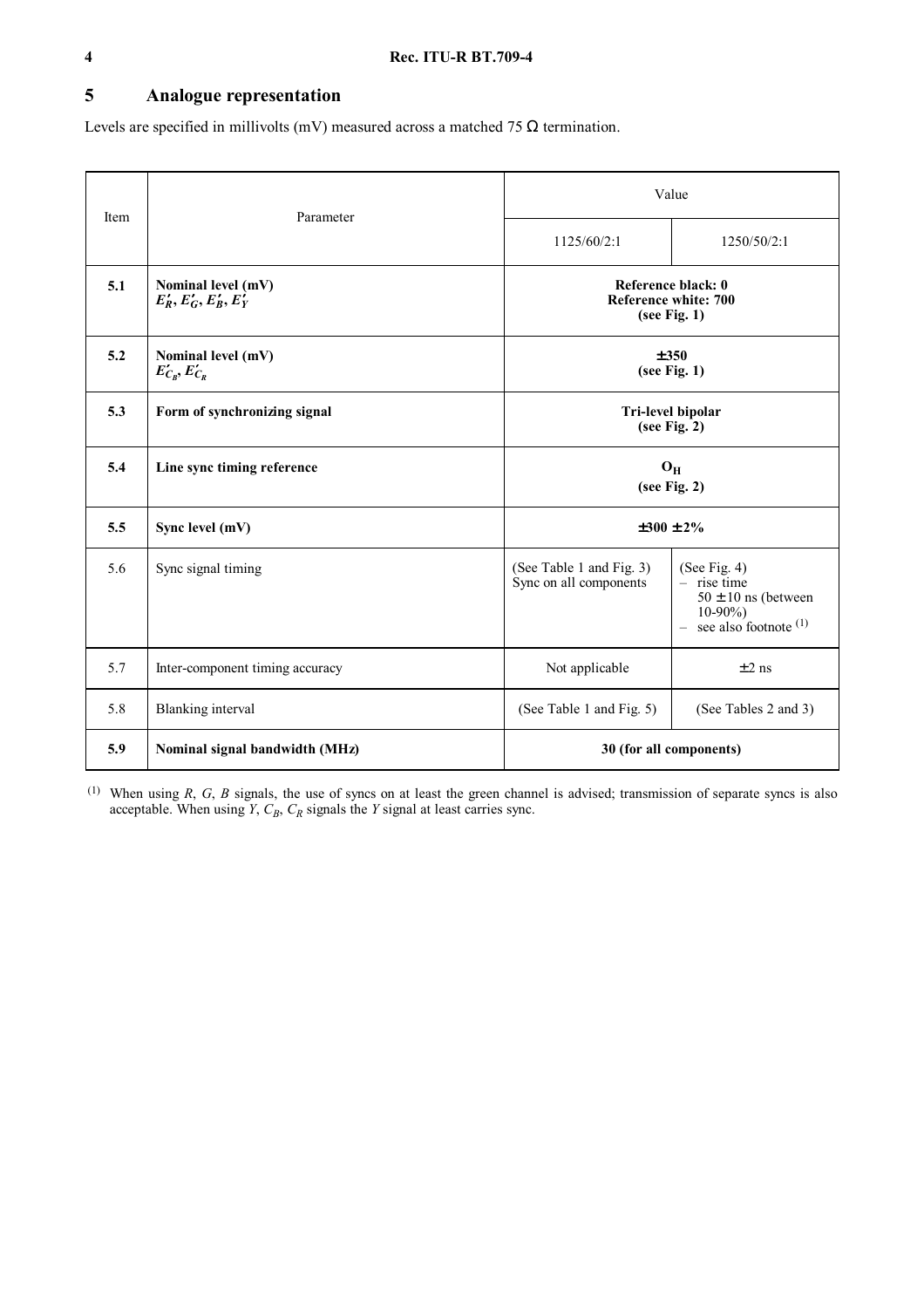FIGURE 1 **Sync level on component signals**



0709-01

FIGURE 2 **Form of synchronizing signal**



(The waveform exhibits symmetry with respect to point  $T_r$ )

0709-02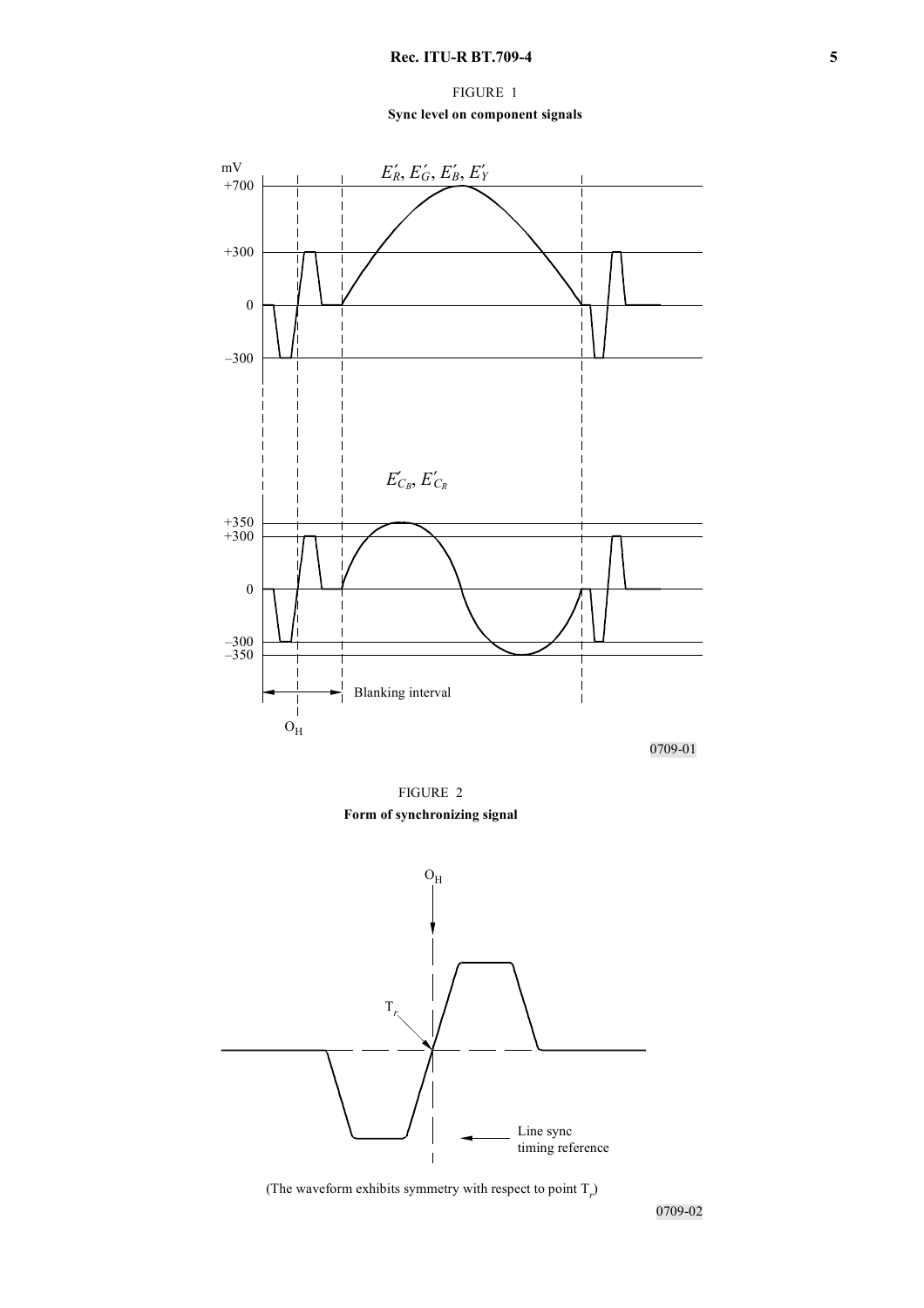

FIGURE 3 **Line synchronizing signal waveform for the 1125/60/2:1 system**

Line sync timing references



0709-03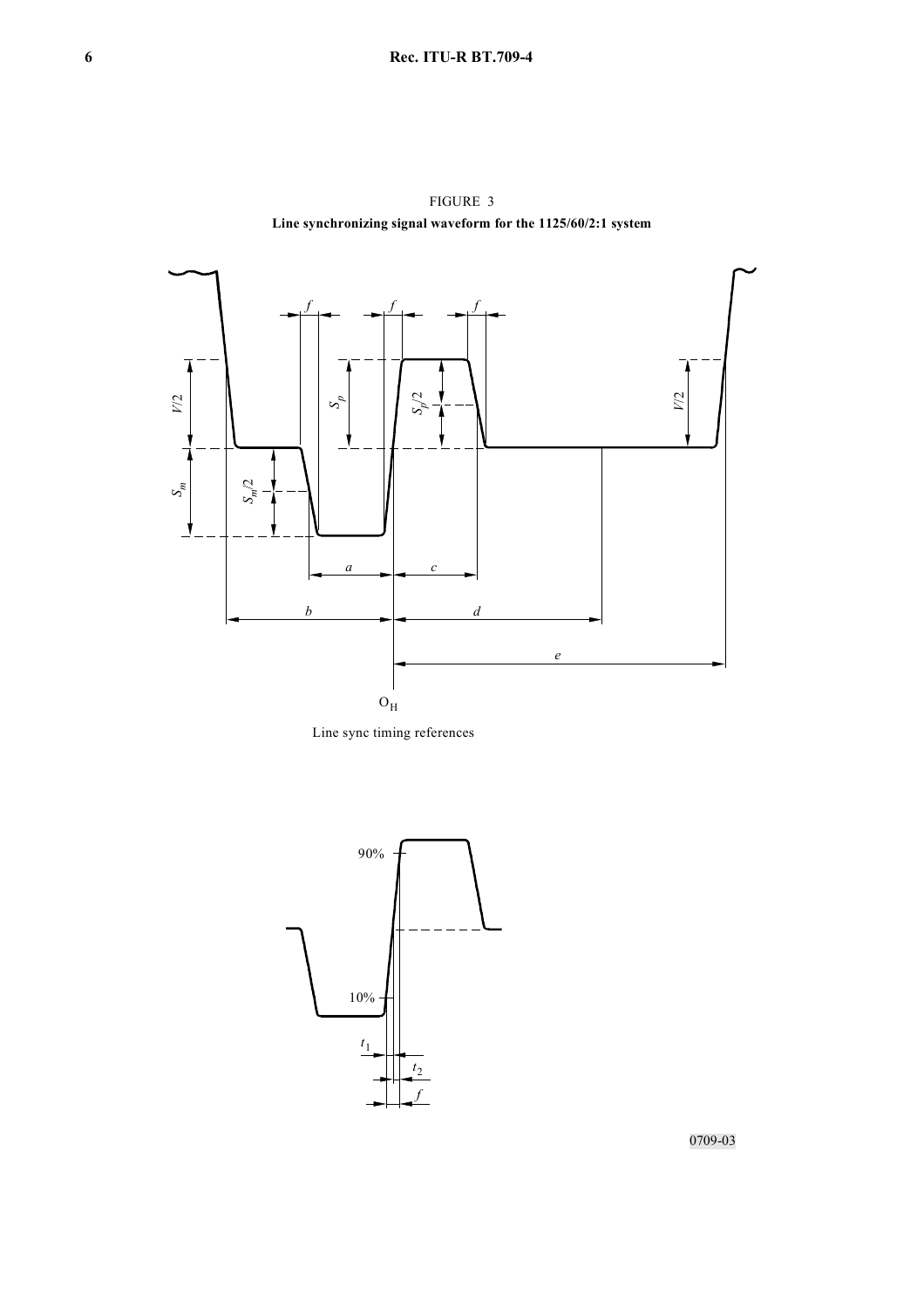## FIGURE 4

# **Line synchronizing signal waveform for the 1250/50/2:1 system**



0709-04

## TABLE 1

#### **Level and timing specification of synchronizing signal of the 1125/60/2:1 system (see Figs. 3 and 5)**

| Symbol           | Parameter                   | Nominal value            | Reference clock<br>intervals | Tolerance                                           |
|------------------|-----------------------------|--------------------------|------------------------------|-----------------------------------------------------|
| $\boldsymbol{a}$ | Negative line sync width    | $0.593 \,\mu s$          | 44                           | $\pm 0.040$ $\mu$ s                                 |
| $\boldsymbol{b}$ | End of active video         | $1.185 \,\mu s$          | 88                           | $+0.080 \text{ }\mu\text{s}/-0 \text{ }\mu\text{s}$ |
| $\mathcal{C}$    | Positive line sync width    | $0.593 \,\mu s$          | 44                           | $\pm 0.040$ µs                                      |
| $\overline{d}$   | Clamp period                | $1.778 \,\mu s$          | 132                          | $\pm 0.040$ µs                                      |
| $\epsilon$       | Start of active video       | $2.586 \,\mu s$          | 192                          | $+0.080 \text{ }\mu\text{s}/-0 \text{ }\mu\text{s}$ |
| $\int$           | Rise/fall time              | $0.054 \,\mathrm{\mu s}$ | $\overline{4}$               | $\pm 0.020 \,\mu s$                                 |
| $t_2 - t_1$      | Symmetry of rising edge     |                          |                              | $\pm 0.002$ µs                                      |
| $S_m$            | Amplitude of negative pulse | $300 \text{ mV}$         |                              | $\pm 6$ mV                                          |
| $S_p$            | Amplitude of positive pulse | $300 \text{ mV}$         | -                            | $\pm 6$ mV                                          |
| V                | Amplitude of video signal   | $700 \text{ mV}$         | $\overline{\phantom{0}}$     |                                                     |
|                  | Field-blanking interval     | $45$ H/field             | 99 000                       |                                                     |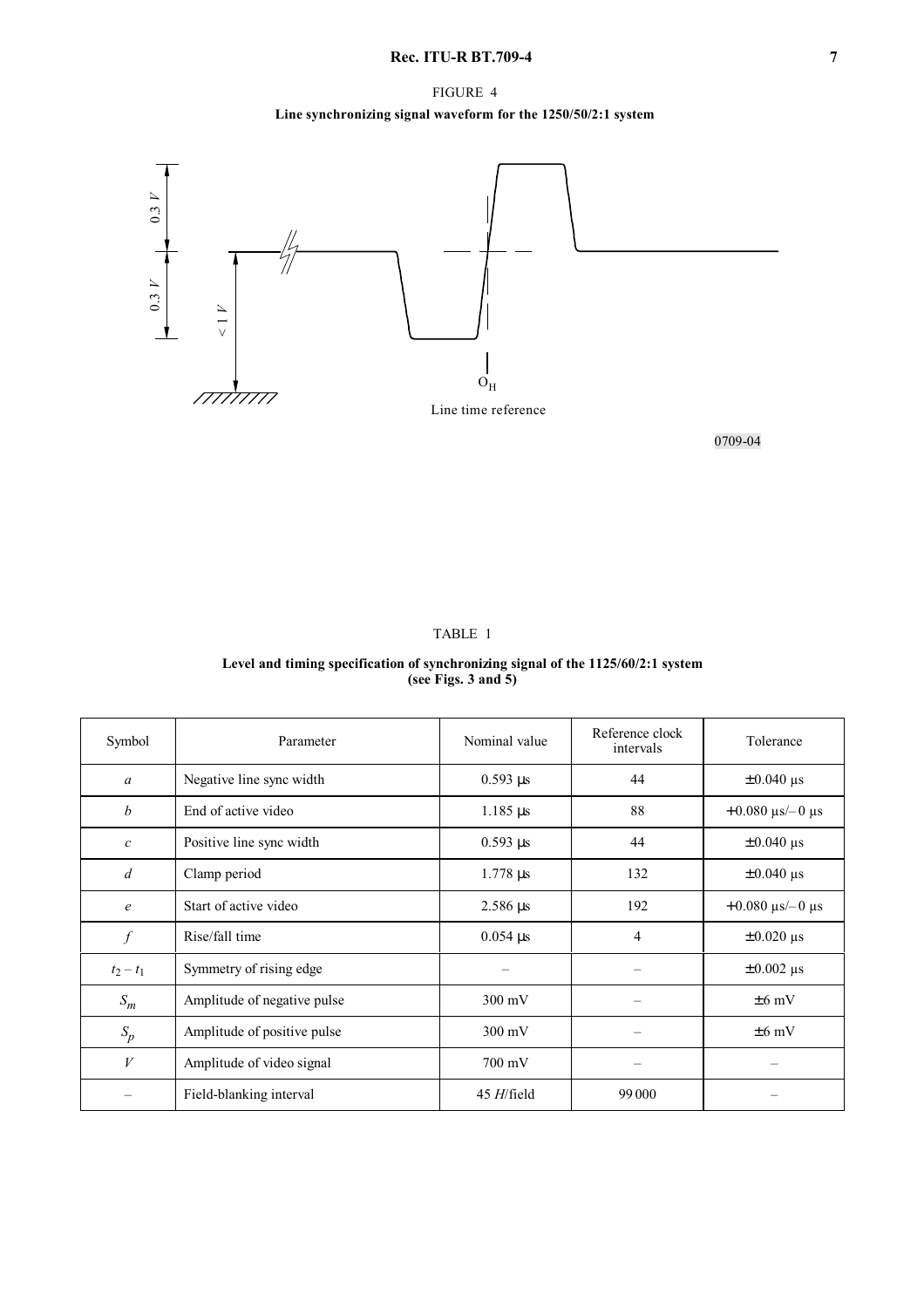



Field sync timing reference



0709-05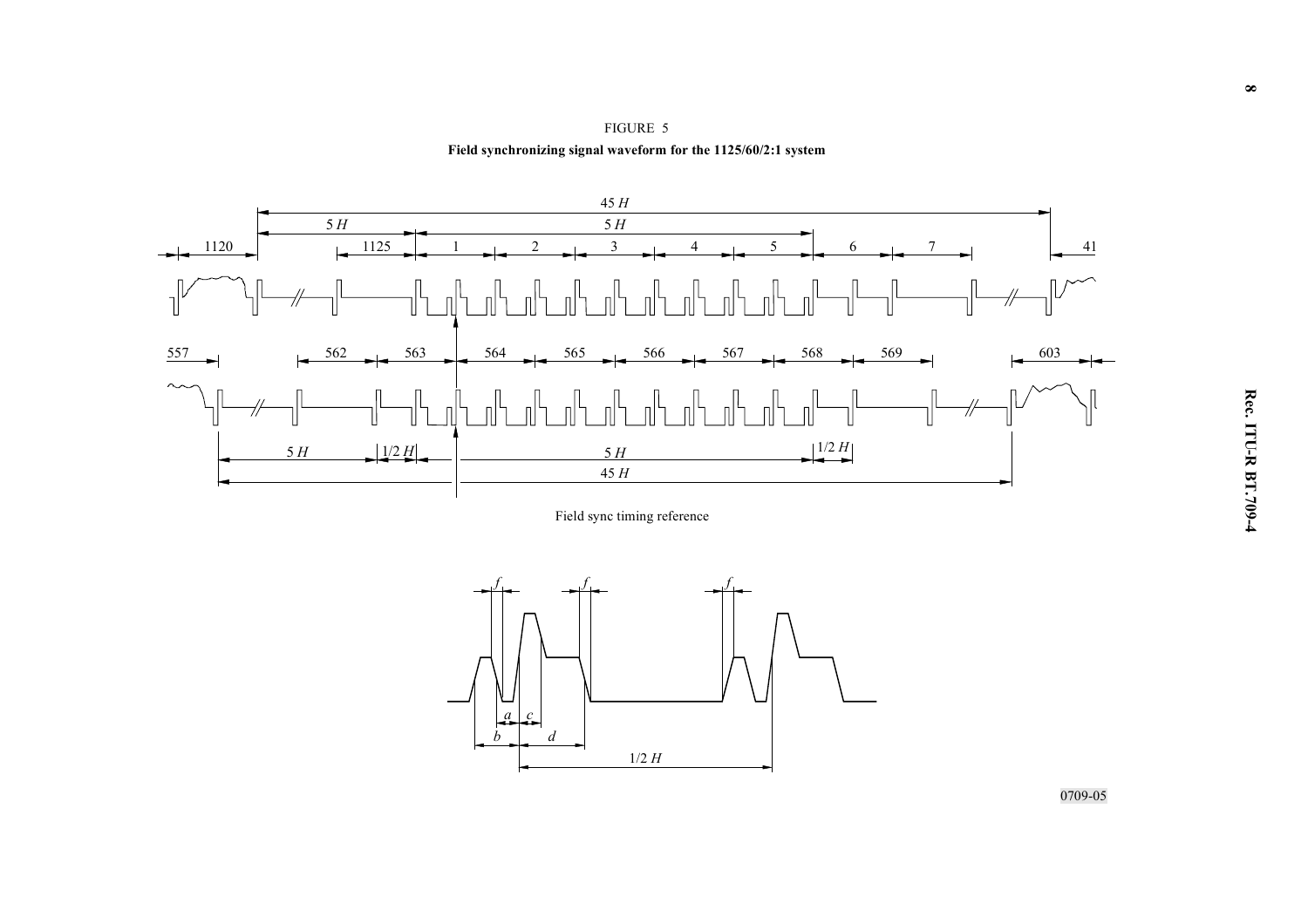#### **Rec. ITU-R BT.709-4** 9

| TABLE 2                                        |  |
|------------------------------------------------|--|
| Line timing details for the 1250/50/2:1 system |  |
| (See Figs. 4, 6 and 7)                         |  |

| Item           | Parameter                                                                                               | Time<br>$(\mu s)$ | 2.25 MHz<br>samples | 72 MHz<br>samples |  |
|----------------|---------------------------------------------------------------------------------------------------------|-------------------|---------------------|-------------------|--|
|                | Total line length                                                                                       | 32                | 72                  | 2304              |  |
| 2              | Active line length $(1)$<br>digital<br>$\overline{\phantom{m}}$<br>analogue<br>$\overline{\phantom{m}}$ | 26.67<br>26.00    | 60<br>(58.5)        | 1920<br>1872      |  |
| 3              | Line blanking $(2)$<br>digital<br>$\qquad \qquad -$<br>analogue<br>$\overline{\phantom{0}}$             | 5.33<br>6.00      | 12<br>(13.5)        | 384<br>432        |  |
| $\overline{4}$ | Front porch $^{(2)}$                                                                                    | 0.89              | $\overline{c}$      | 64                |  |
| 5              | Back porch $^{(2)}$                                                                                     | 2.67              | 6                   | 192               |  |
| 6              | Tri-level sync half width (T-sync)                                                                      | 0.89              | $\overline{c}$      | 64                |  |
| 7              | Field pulse                                                                                             | 8.00              | 18                  | 576               |  |

(1) Relative disposition of analogue and digital active lines assumed to be as per scaled version of Recommendation ITU-R BT.601 (Annex 1, Part A) (i.e. symmetrical). The analogue active line is measured from the half-height of signal after line blanking. Rise and fall times assumed to be 15 ns but subject to ratification. Analogue blanking should preferably be applied at the studio or playout output.

(2) Front porch is defined as the interval between the end of active video and the half-height of the leading negative edge of the tri-level sync pulse. Similarly back porch is the interval between the half-height of the trailing negative edge of the tri-level sync and the start of active video (see Fig.  $6$ ).

#### TABLE 3

#### **Field timing details for the 1250/50/2:1 system (See Figs. 7 and 8)**

| Item           | Parameter                       | Value/Description                               |
|----------------|---------------------------------|-------------------------------------------------|
| 1              | Total number of lines per frame | 1250                                            |
| 2              | Total number of lines per field | 625                                             |
| 3              | Active lines per frame          | 1152                                            |
| $\overline{4}$ | Active lines per field          | 576                                             |
| 5              | Frame reference $O_V$           | $O_H$ on line 1                                 |
| 6              | Frame indication                | Line 1250                                       |
| 7              | Field indication                | Line $625$                                      |
| 8              | Active lines field 1            | Lines $45 \dots 620$ inclusive                  |
| 9              | Active lines field 2            | Lines $670$ 1245 inclusive                      |
| 10             | Field blanking                  | Lines 1246  44<br>and $621 \dots 669$ inclusive |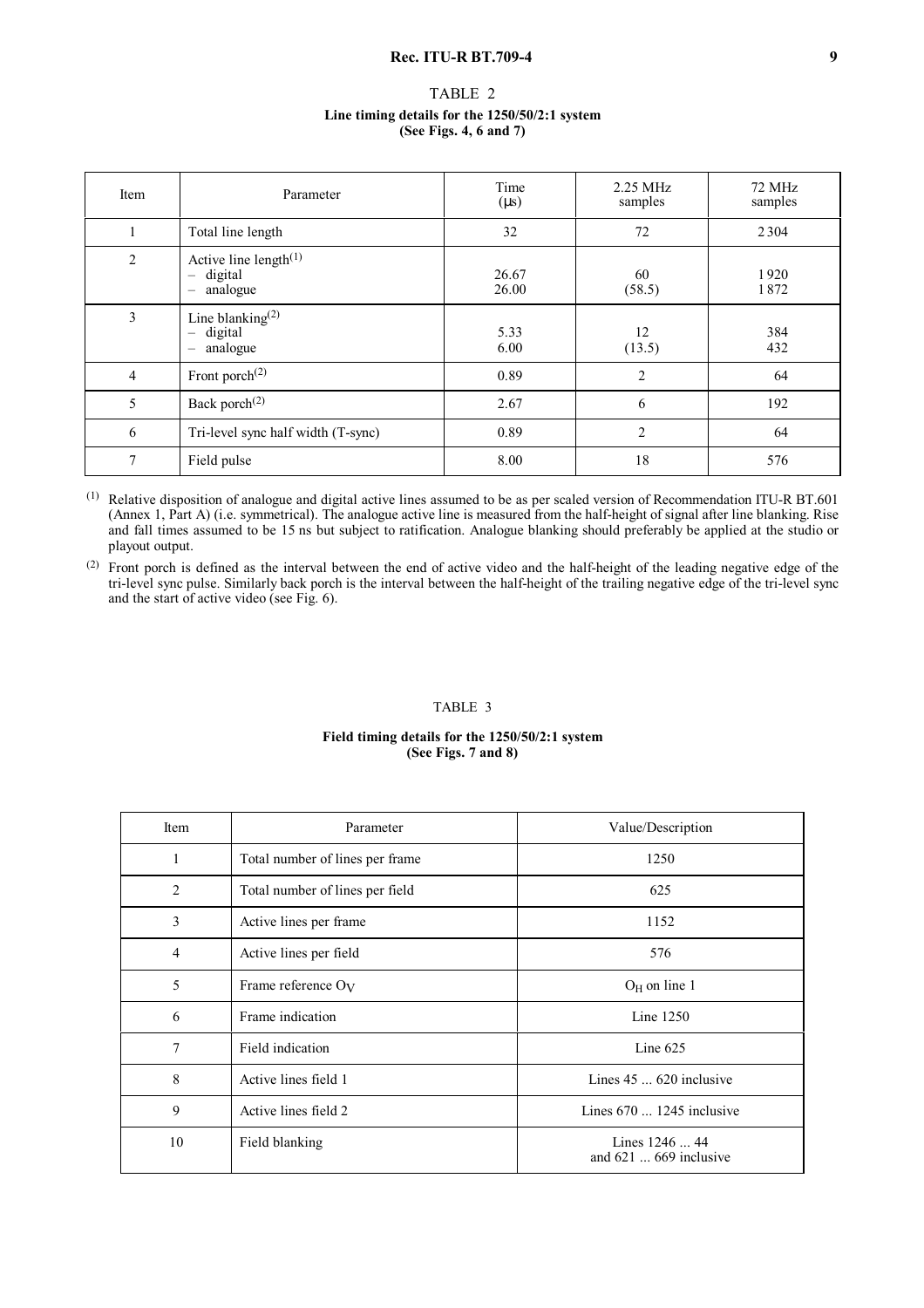## **10 Rec. ITU-R BT.709-4**

FIGURE 6

#### **Line sync timing references for the 1250/50/2:1 system after** *D/A* **conversion and before final analogue blanking**



FIGURE 7 **Frame and field identification for the 1250/50/2:1 system**

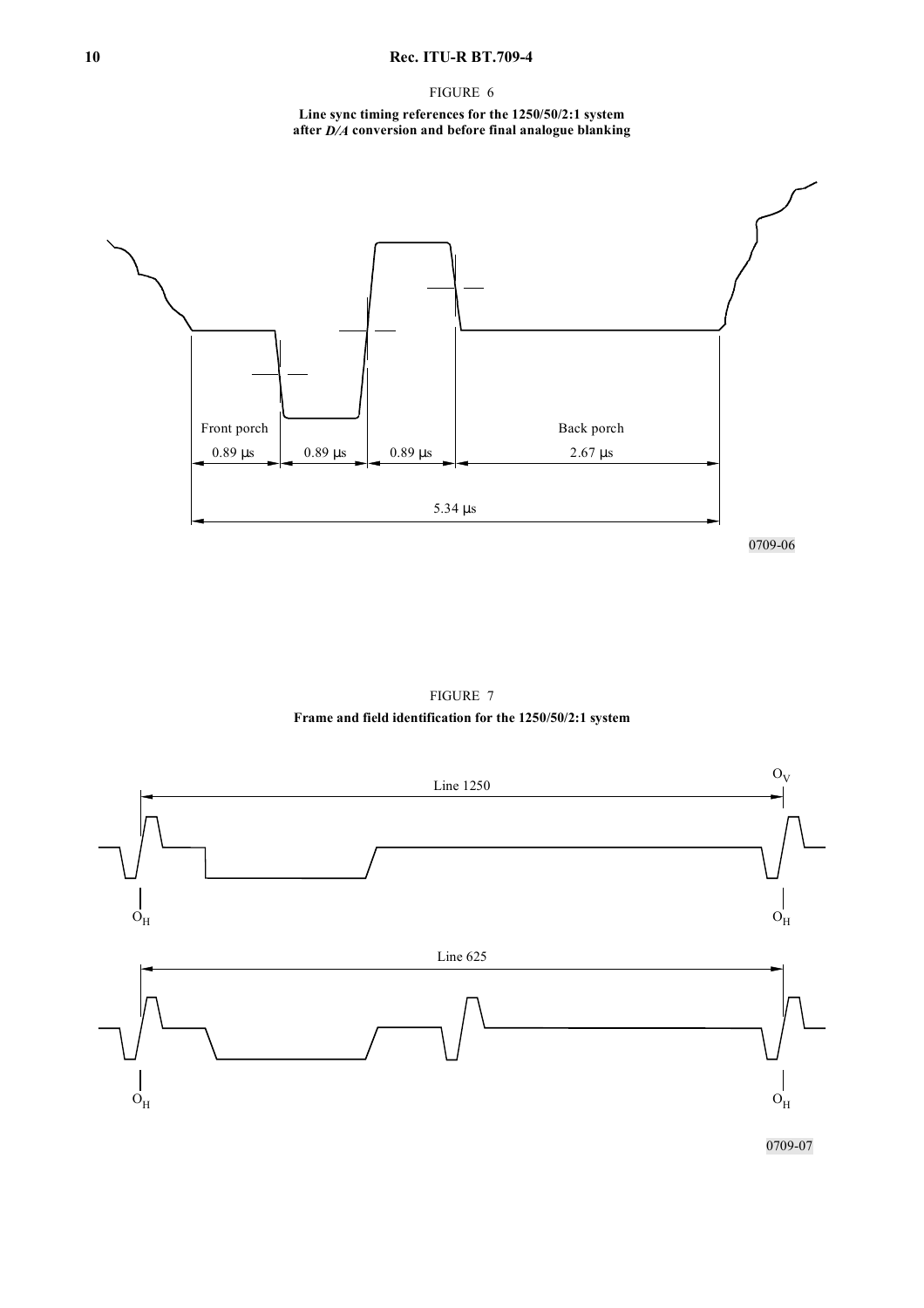

FIGURE 8 **Timing of signals during the field-blanking interval for the 1250/50/2:1 system**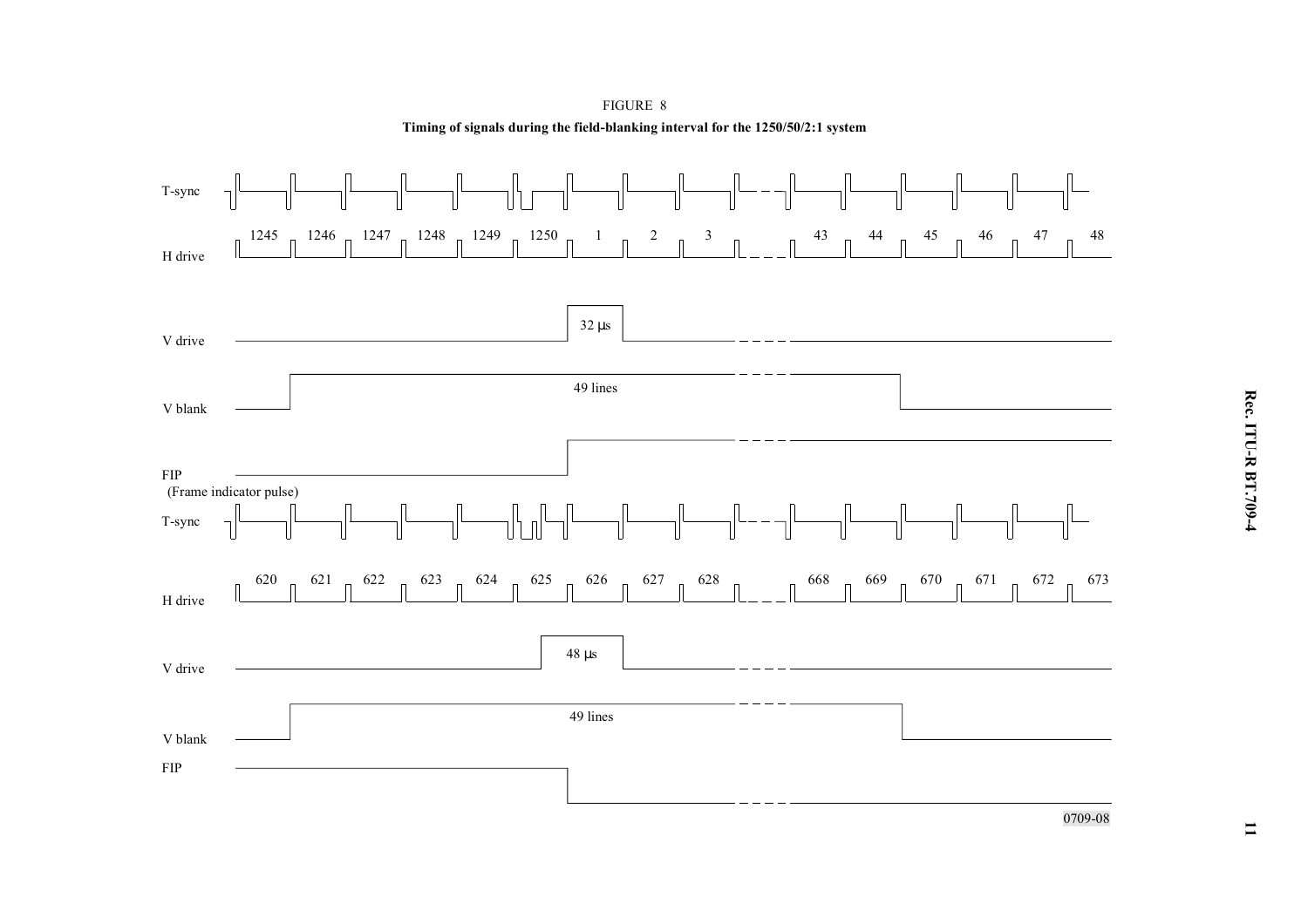# **6 Digital representation**

|      |                                                                                                                         | Value                                                                                                                   |                                           |  |  |  |
|------|-------------------------------------------------------------------------------------------------------------------------|-------------------------------------------------------------------------------------------------------------------------|-------------------------------------------|--|--|--|
| Item | Parameter                                                                                                               | 1125/60/2:1                                                                                                             | 1250/50/2:1                               |  |  |  |
| 6.1  | Coded signal                                                                                                            | $R, G, B$ , or $Y, C_B, C_R$                                                                                            |                                           |  |  |  |
| 6.2  | <b>Sampling lattice</b><br>$- R, G, B, Y$                                                                               | Orthogonal, line and picture repetitive                                                                                 |                                           |  |  |  |
| 6.3  | <b>Sampling lattice signal</b><br>$- C_B, C_R$                                                                          | Orthogonal, line and picture repetitive co-sited with each other<br>and with alternate <sup>(1)</sup> $\hat{Y}$ samples |                                           |  |  |  |
|      |                                                                                                                         | (Multiples of 2.25 MHz)                                                                                                 |                                           |  |  |  |
| 6.4  | <b>Sampling frequency (MHz)</b><br>$- R, G, B, Y$                                                                       | $74.25 \pm 0.001\%$<br>$(33 \times 2.25)$                                                                               | $72 \pm 0.0001\%$<br>$(32 \times 2.25)$   |  |  |  |
|      |                                                                                                                         | (Half of luminance sampling frequency)                                                                                  |                                           |  |  |  |
| 6.5  | <b>Sampling frequency (MHz)</b><br>$- C_R, C_R$                                                                         | $37.125 \pm 0.001\%$<br>$(33/2 \times 2.25)$                                                                            | $36 \pm 0.0001\%$<br>$(32/2 \times 2.25)$ |  |  |  |
| 6.6  | Number of samples per full line<br>$- R, G, B, Y$<br>$- C_R, C_R$                                                       | 2 2 0 0<br>1 1 0 0                                                                                                      | 2304<br>1 1 5 2                           |  |  |  |
| 6.7  | Active number of samples per line<br>$- R, G, B, Y$<br>$- C_B, C_R$                                                     | 1920<br>960                                                                                                             |                                           |  |  |  |
| 6.8  | <b>Coding format</b>                                                                                                    |                                                                                                                         | Linear, 8 or 10 bit/component             |  |  |  |
| 6.9  | Timing relationship between the analogue<br>synchronizing reference O <sub>H</sub> and video data<br>(in clock periods) | 192                                                                                                                     | 256                                       |  |  |  |
| 6.10 | Quantization levels <sup>(2)</sup>                                                                                      |                                                                                                                         | 8 bit coding                              |  |  |  |
|      | - Black level $R, G, B, Y$<br>- Achromatic $C_B, C_R$<br>- Nominal peak $- R, G, B, Y$<br>$- C_B, C_R$                  | 16<br>128<br>235<br>16 and 240                                                                                          |                                           |  |  |  |
| 6.11 | Quantization level assignment <sup>(3)</sup>                                                                            |                                                                                                                         | 8 bit coding                              |  |  |  |
|      | - Video data<br>- Timing references $^{(2)}$                                                                            | 1 through 254<br>0 and 255                                                                                              |                                           |  |  |  |
| 6.12 | Filter characteristics <sup>(4)</sup><br>$- R, G, B, Y$<br>$- C_B, C_R$                                                 | See Fig. 9A<br>See Fig. 9B                                                                                              | See Fig. 10A<br>See Fig. 10B              |  |  |  |

(1) The first active colour-difference samples being co-sited with the first active luminance sample.

(2) For  $1125/60/2:1$  – In the case of 10 bit representation the two LSBs are ignored.

<sup>(3)</sup> For  $1125/60/2:1$  – For 10 bit coding two LSBs are added to the 8 bit code words. For 1250/50/2:1 – 10 bit representation is under study.

(4) These filter templates are defined as guidelines.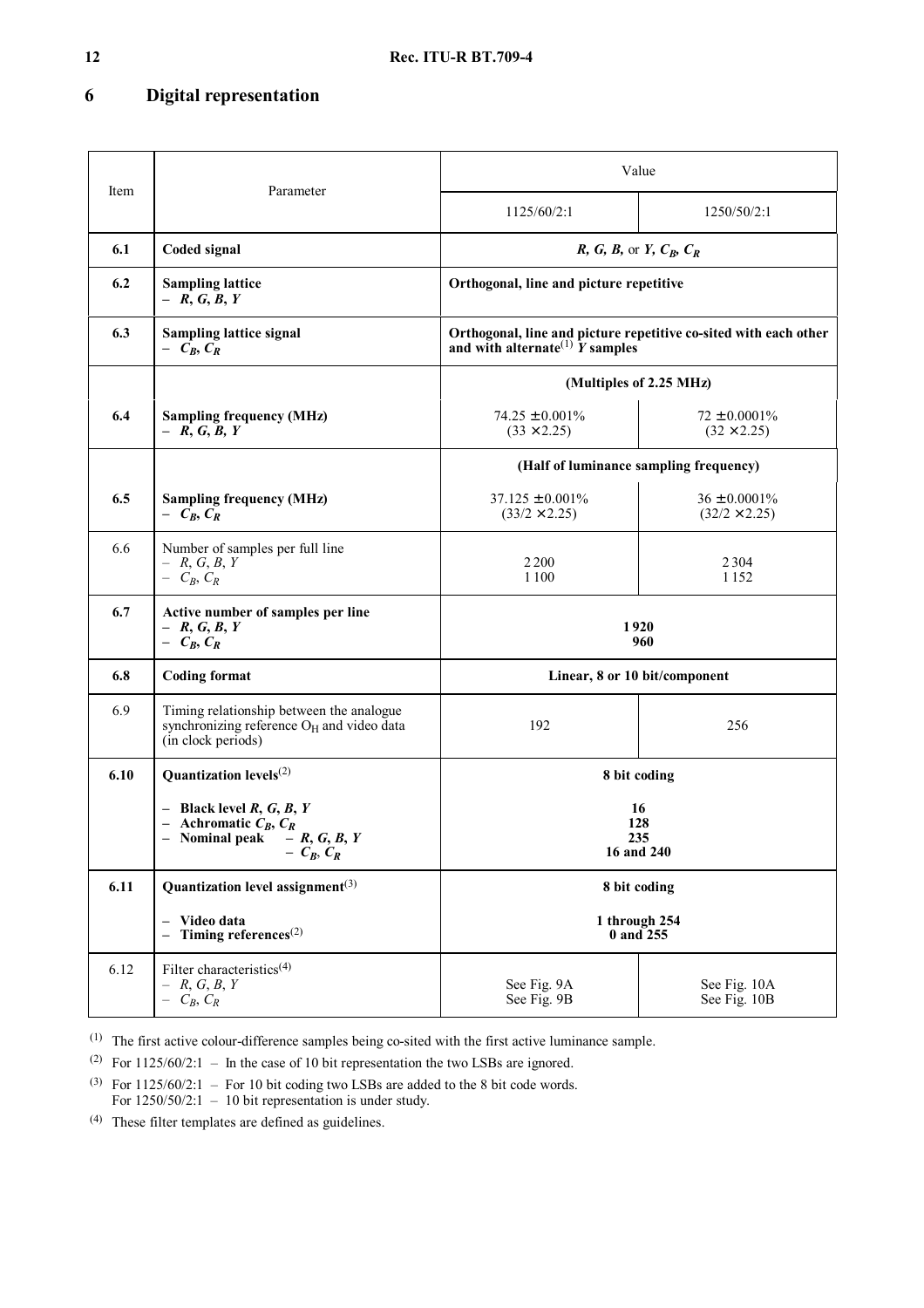

FIGURE 9A



b) Passband ripple tolerance



c) Passband group-delay tolerance

*Note 1* – The lowest frequency value in b) and c) is 100 kHz (instead of 0 MHz).

0709-09A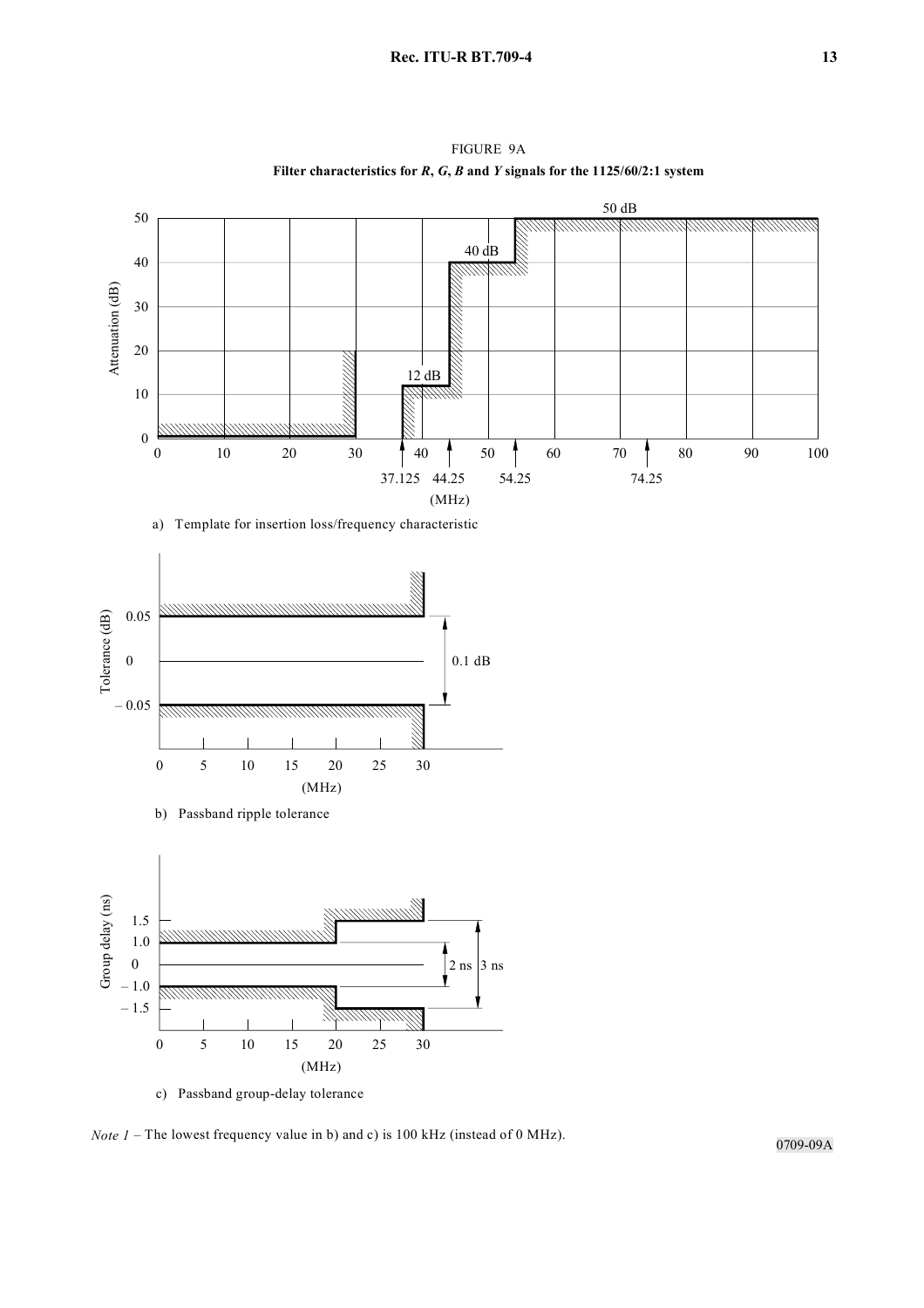50 dB 50 *MMMMM 999999999 1111111111* 40 dB 40 Attenuation (dB) Attenuation (dB) 30 20 10 6 dB 0 0 5 10 15  $\uparrow$  20  $\uparrow$  25  $\uparrow$  30 35  $\uparrow$  40 45 50 18.5625 22.125 27.125 37.125 (MHz)

FIGURE 9B Filter characteristics for  $C_B$  and  $C_R$  signals for the 1125/60/2:1 system



b) Passband ripple tolerance



c) Passband group-delay tolerance

*Note 1* – The lowest frequency value in b) and c) is 100 kHz (instead of 0 MHz).

0709-09B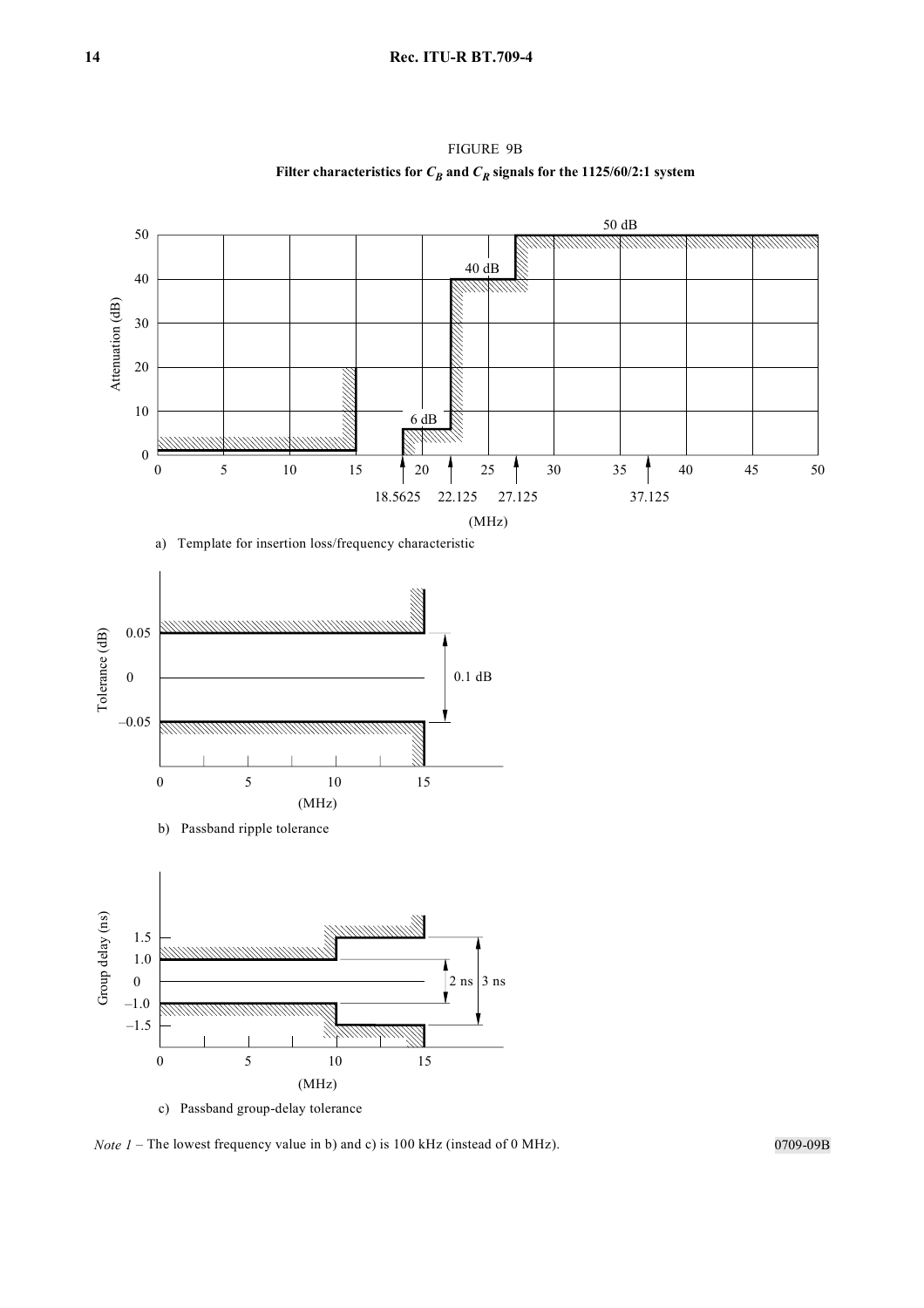

FIGURE 10A



b) Passband ripple tolerance



*Note 1* – In a digital implementation:

- the insertion loss should be at least 55 dB above 70 MHz (dashed-line template);
- the amplitude/frequency – characteristic (on linear scales) should be skewsymmetric about the half amplitude point;
- the group delay distortion should be zero by design.

*Note 2* – Ripple and group delay are specified relative to their values at 5 kHz.

0709-10A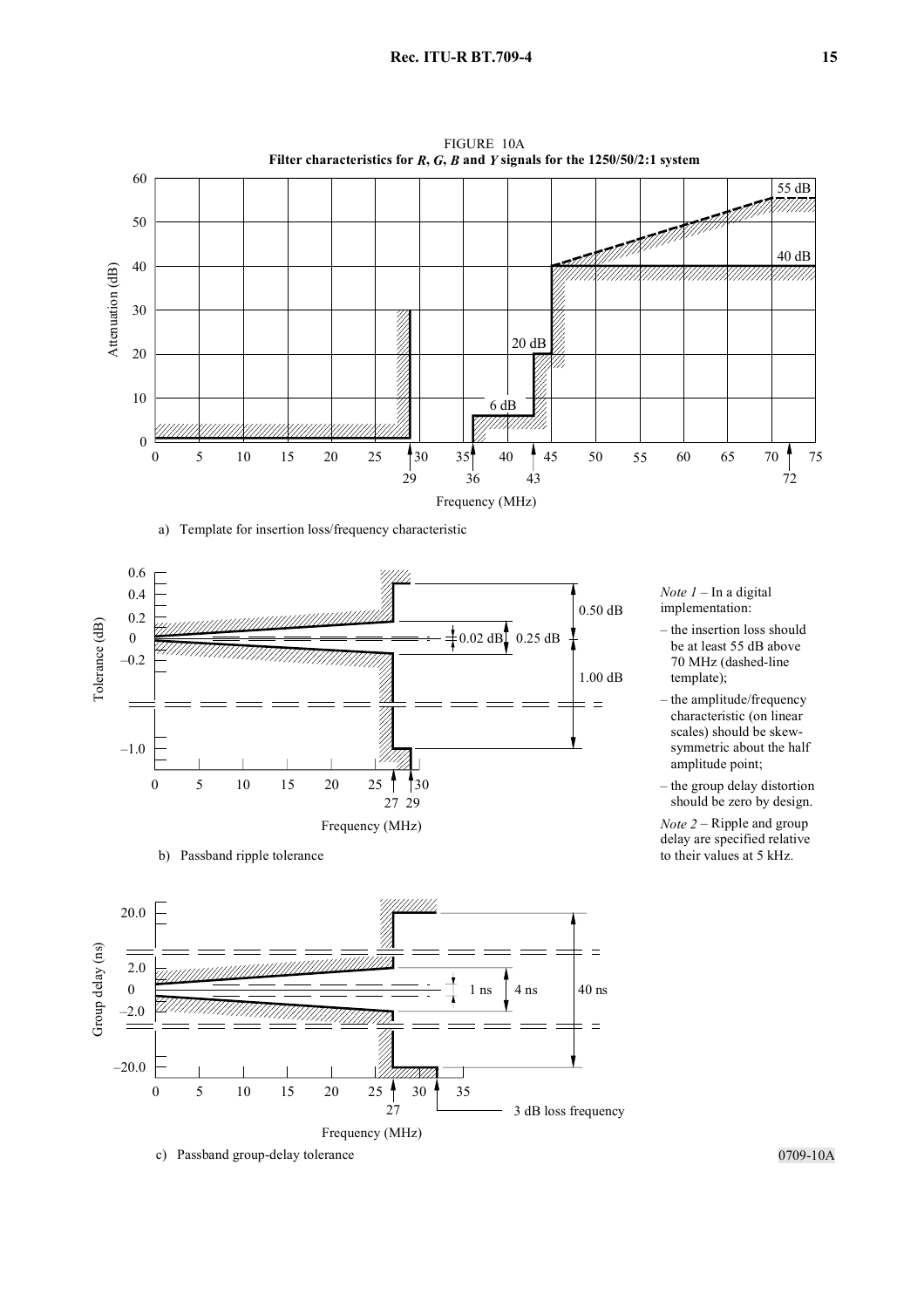

FIGURE 10B



b) Passband ripple tolerance



*Note 1* – In a digital implementation:

- the insertion loss should be – at least 55 dB above 35 MHz (dashed-line template);
- the amplitude/frequency – characteristic (on linear scales) should be skewsymmetric about the half – amplitude point;
- the group delay distortion should be zero by design.

*Note 2* – Ripple and group delay are specified relative to their values at 5 kHz.

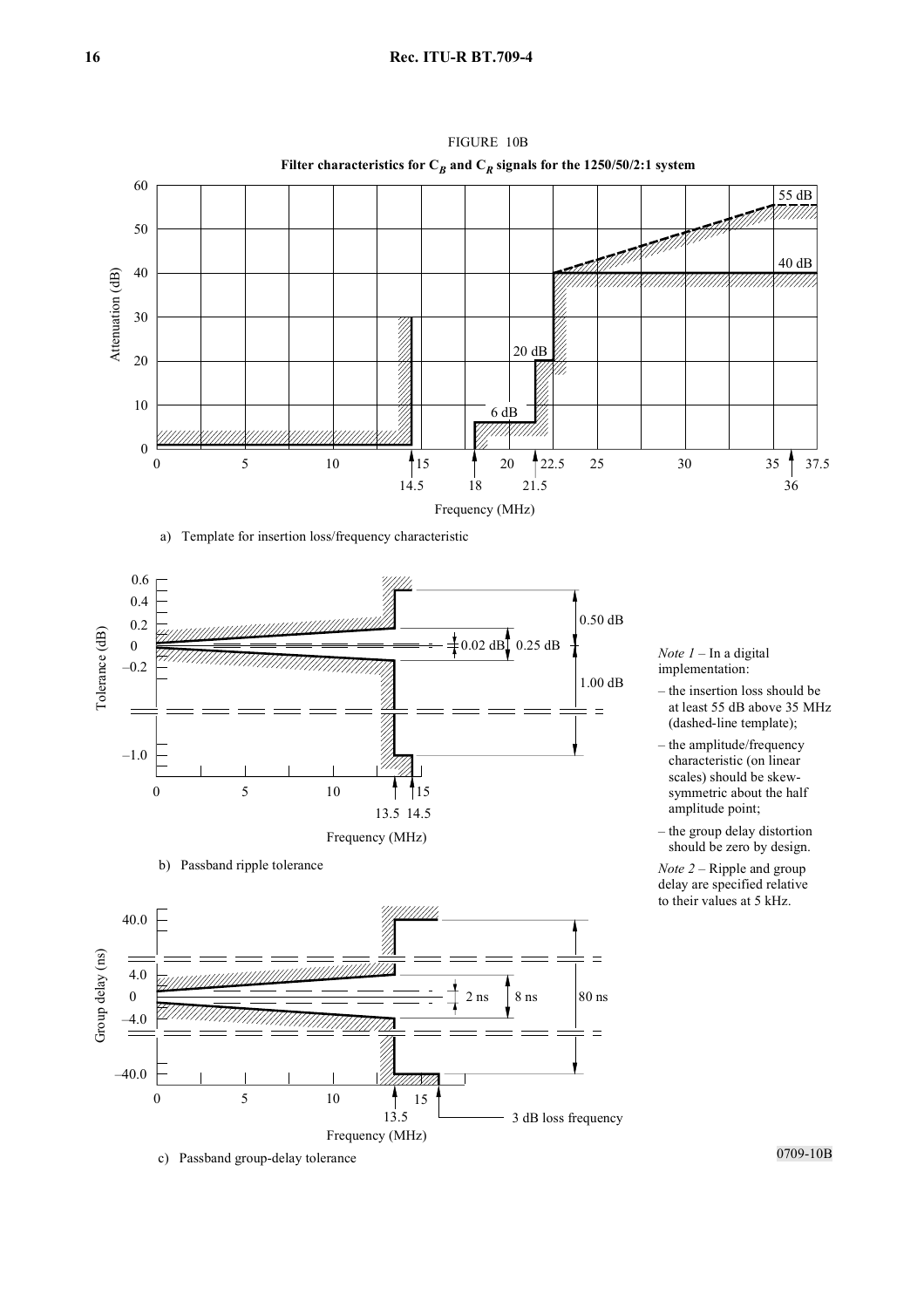## PART 2

# **HDTV system with square pixel common image format**

## **Introduction**

The common image format (CIF) is defined to have common picture parameter values independent of the picture rate. The following picture rates are specified: 60 Hz, 50 Hz, 30 Hz, 25 Hz and 24 Hz. For the 60, 30 and 24 Hz systems, picture rates having those values divided by 1.001 are also specified. The parameter values for these systems as referred to in the Table of § 6, are presented in parentheses.

Pictures are defined for progressive (P) capture and interlace (I) capture. Progressive captured pictures can be transported with progressive (P) transport or progressive segmented frame (PsF) transport. Interlace captured pictures can be transported with interlace (I) transport. Refer to Annex 1 for a description of segmented frame transport.

This results in the following combinations of picture rates and transports:

| System | Capture<br>(Hz) | Transport       |  |  |
|--------|-----------------|-----------------|--|--|
| 60/P   | 60 progressive  | Progressive     |  |  |
| 30/P   | 30 progressive  | Progressive     |  |  |
| 30/PsF | 30 progressive  | Segmented frame |  |  |
| 60/I   | 30 interlace    | Interlace       |  |  |
| 50/P   | 50 progressive  | Progressive     |  |  |
| 25/P   | 25 progressive  | Progressive     |  |  |
| 25/PsF | 25 progressive  | Segmented frame |  |  |
| 50/I   | 25 interlace    | Interlace       |  |  |
| 24/P   | 24 progressive  | Progressive     |  |  |
| 24/PsF | 24 progressive  | Segmented frame |  |  |

In cases where a progressive captured image is transported as a segmented frame, or a segmented frame signal is processed in a progressive format, the following rules shall be observed (see Fig. 11):

- line numbering from the top of the captured frame to the bottom of the captured frame shall be sequential;
- active line 1 and active line 1080 of the progressive captured image shall be mapped onto total line 42 and total line 1121, respectively, of the 1125 total lines;
- odd active lines of the progressive captured image (1, 3, ..., 1079) shall be mapped onto total lines 21 through 560 of the segmented frame interface;
- even active lines of the progressive captured image (2, 4, ..., 1080) shall be mapped onto total lines 584 through 1123 of the segmented frame interface.

With these rules, segmented frame transport has the same line numbering as that of interlace transport.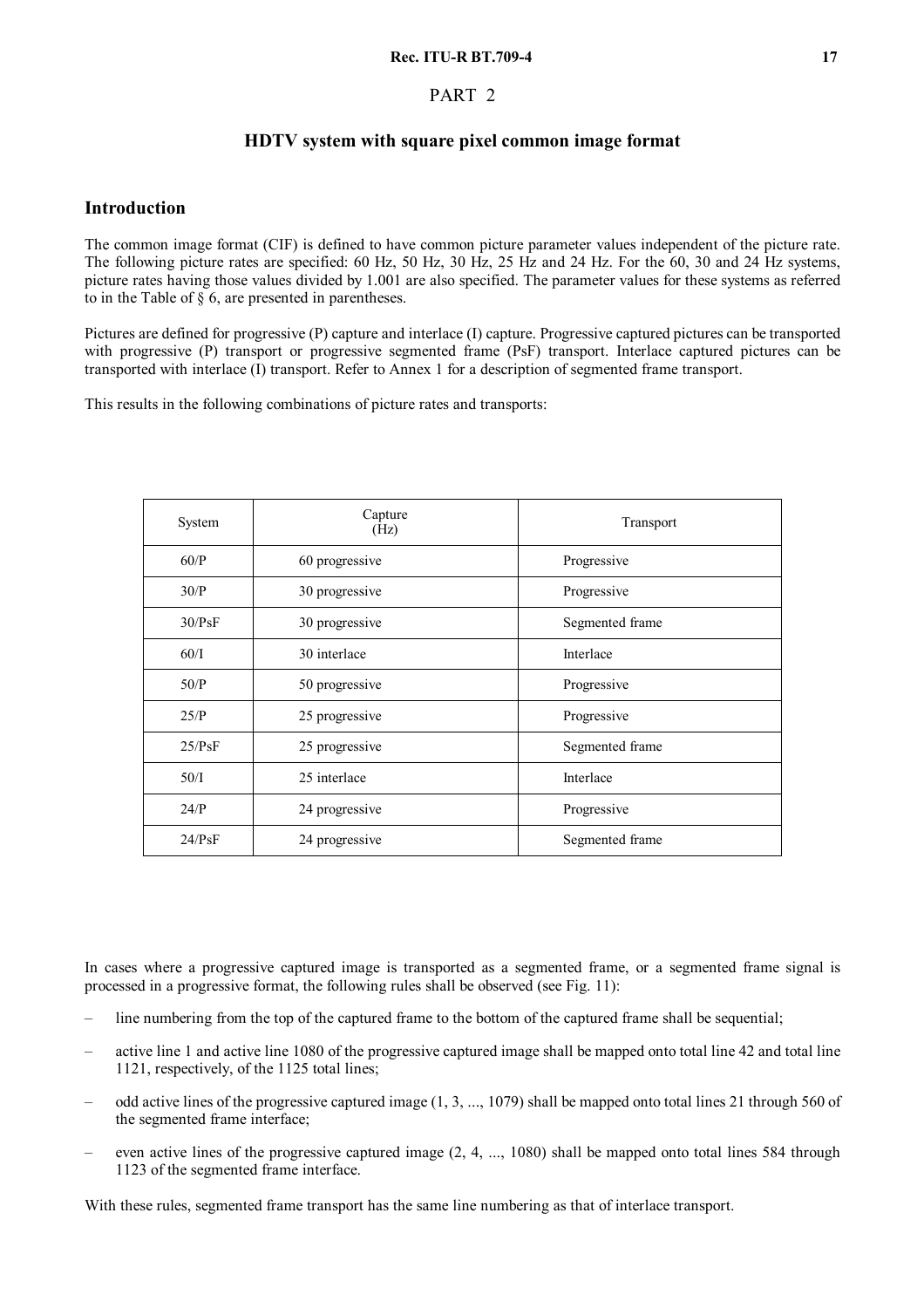#### **18 Rec. ITU-R BT.709-4**

#### FIGURE 11

## **Mapping of progressive images into progressive and segmented frame transport interfaces**



# **1 Opto-electronic conversion**

| Item | Parameter                                                                                                     |               |                                                                                                                                                                                                   |                  |      |                         | <b>System Values</b> |        |               |      |        |
|------|---------------------------------------------------------------------------------------------------------------|---------------|---------------------------------------------------------------------------------------------------------------------------------------------------------------------------------------------------|------------------|------|-------------------------|----------------------|--------|---------------|------|--------|
|      |                                                                                                               | 60/P          | 30/P                                                                                                                                                                                              | 30/PsF           | 60/I | 50/P                    | 25/P                 | 25/PsF | 50/I          | 24/P | 24/PsF |
| 1.1  | Opto-electronic transfer<br>characteristics before non-linear<br>pre-correction                               |               | Assumed linear                                                                                                                                                                                    |                  |      |                         |                      |        |               |      |        |
| 1.2  | Overall opto-electronic transfer<br>characteristics at source $(1)$                                           |               | $V = 1.099 L^{0.45} - 0.099$<br>for $1 \ge L \ge 0.018$<br>for $0.018 > L \ge 0$<br>$V = 4.500 L$<br>where:<br>L: luminance of the image $0 \le L \le 1$<br>$V$ : corresponding electrical signal |                  |      |                         |                      |        |               |      |        |
| 1.3  | Chromaticity coordinates<br>(CIE, 1931)                                                                       | $\mathcal{X}$ |                                                                                                                                                                                                   |                  |      | $\mathcal{Y}$           |                      |        |               |      |        |
|      | Primary<br>$-$ Red $(R)$<br>Green $(G)$<br>$\overline{\phantom{0}}$<br>Blue $(B)$<br>$\overline{\phantom{0}}$ |               | 0.640<br>0.300<br>0.150                                                                                                                                                                           |                  |      | 0.330<br>0.600<br>0.060 |                      |        |               |      |        |
| 1.4  | Assumed chromaticity for<br>equal primary signals<br>(Reference white)                                        | $D_{65}$      |                                                                                                                                                                                                   |                  |      |                         |                      |        |               |      |        |
|      |                                                                                                               |               |                                                                                                                                                                                                   | $\boldsymbol{x}$ |      |                         |                      |        | $\mathcal{Y}$ |      |        |
|      | $E_R = E_G = E_R$                                                                                             |               |                                                                                                                                                                                                   | 0.3127           |      |                         | 0.3290               |        |               |      |        |

(1) Recommendation ITU-R BT.1361 gives detailed specifications for colorimetric parameters and non-linear characteristics for both the conventional and extended color-gamut systems.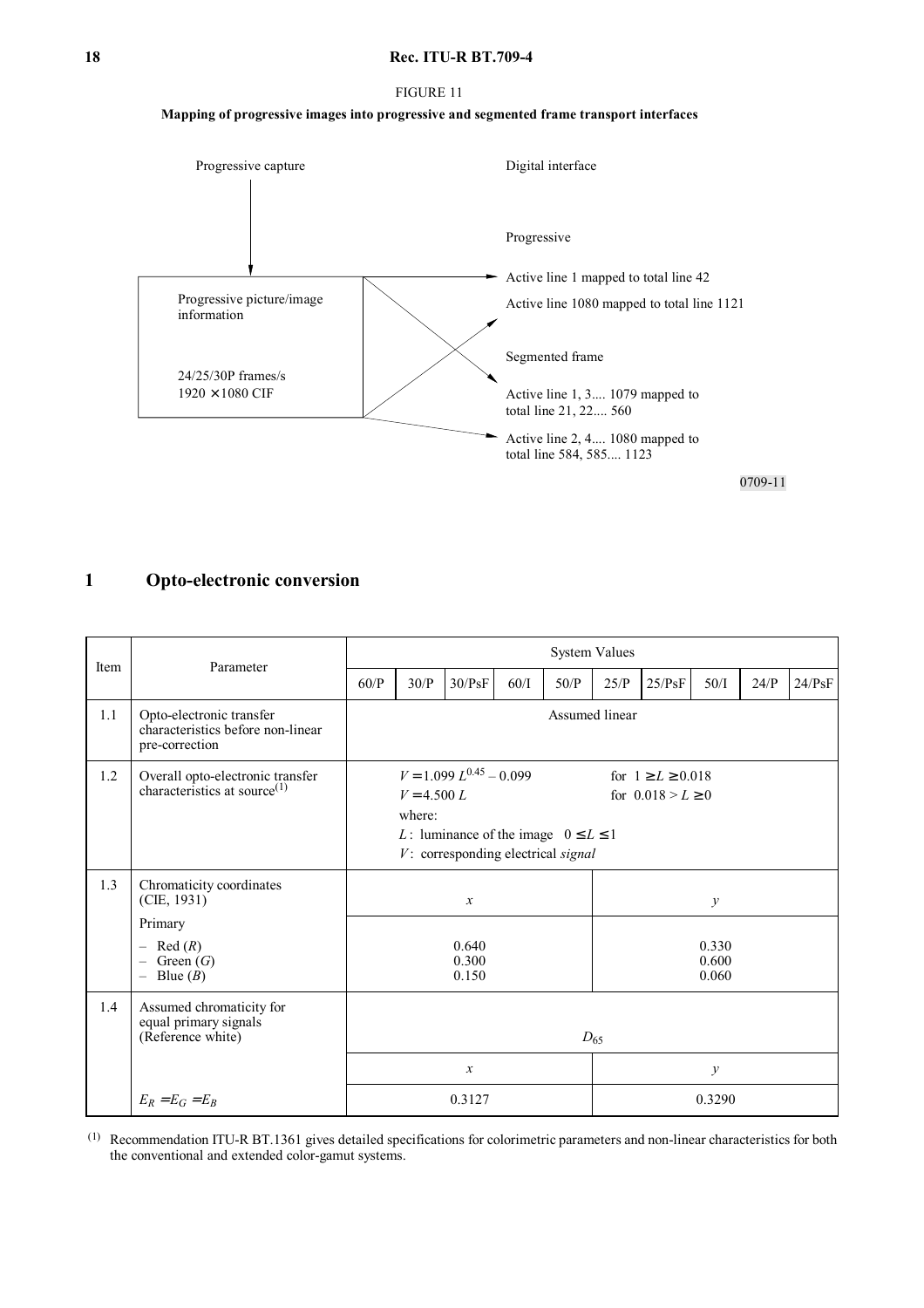# **2 Picture characteristics**

| Item | Parameter                | <b>System Values</b> |      |        |      |                     |      |        |      |      |        |  |  |
|------|--------------------------|----------------------|------|--------|------|---------------------|------|--------|------|------|--------|--|--|
|      |                          | 60/P                 | 30/P | 30/PsF | 60/I | 50/P                | 25/P | 25/PsF | 50/I | 24/P | 24/PsF |  |  |
| 2.1  | Aspect ratio             | 16:9                 |      |        |      |                     |      |        |      |      |        |  |  |
| 2.2  | Samples per active line  | 1920                 |      |        |      |                     |      |        |      |      |        |  |  |
| 2.3  | Sampling lattice         |                      |      |        |      | Orthogonal          |      |        |      |      |        |  |  |
| 2.4  | Active lines per picture |                      |      |        |      |                     | 1080 |        |      |      |        |  |  |
| 2.5  | Pixel aspect ratio       |                      |      |        |      | 1:1 (square pixels) |      |        |      |      |        |  |  |

# **3 Signal format**

| Item | Parameter                                                                 | <b>System Values</b>                 |                                                                            |        |      |      |      |                                           |      |      |        |  |  |
|------|---------------------------------------------------------------------------|--------------------------------------|----------------------------------------------------------------------------|--------|------|------|------|-------------------------------------------|------|------|--------|--|--|
|      |                                                                           | 60/P                                 | 30/P                                                                       | 30/PsF | 60/I | 50/P | 25/P | 25/PsF                                    | 50/I | 24/P | 24/PsF |  |  |
| 3.1  | Conceptual non-linear<br>pre-correction of primary signals                | $\gamma = 0.45$<br>(see item $1.2$ ) |                                                                            |        |      |      |      |                                           |      |      |        |  |  |
| 3.2  | Derivation of luminance signal $E'_Y$                                     |                                      | $E'_Y = 0.2126 E'_R + 0.7152 E'_G + 0.0722 E'_R$                           |        |      |      |      |                                           |      |      |        |  |  |
| 3.3  | Derivation of color-difference<br>signal (analogue coding)                |                                      | $E'_{C_B} = (E'_B - E'_Y) / 1.8556$<br>$E'_{C_R} = (E'_R - E'_Y) / 1.5748$ |        |      |      |      |                                           |      |      |        |  |  |
| 3.4  | Derivation of luminance and color-<br>difference signals (digital coding) |                                      |                                                                            |        |      |      |      | See Recommendation ITU-R BT.1361 $^{(1)}$ |      |      |        |  |  |

 $<sup>(1)</sup>$  Recommendation ITU-R BT.1361 gives general calculation rules to obtain the coefficients for digital coding, as well as the actual</sup> coefficients values for 8- to 16-bit quantization systems.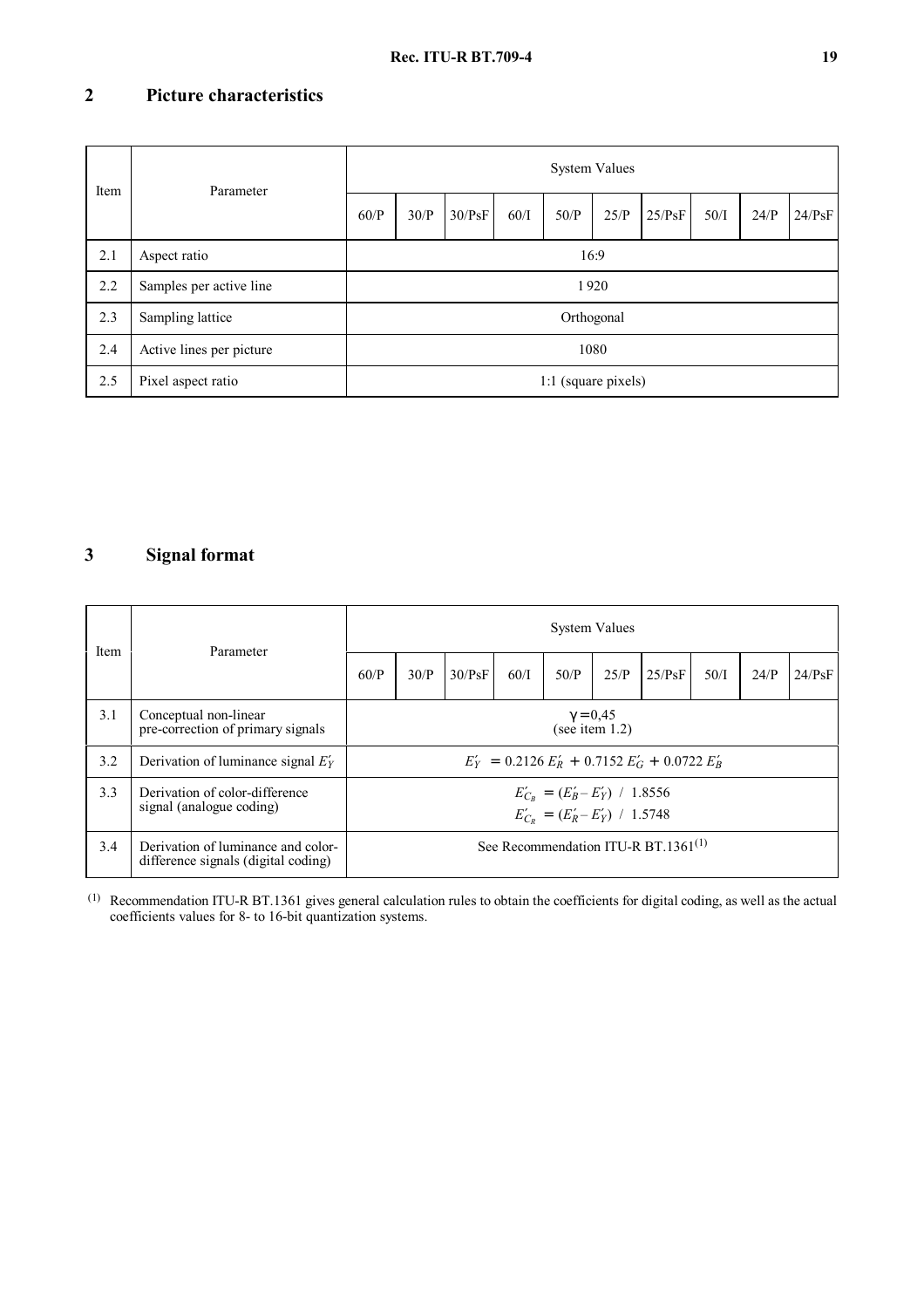# **4 Analogue representation**

| Item | Parameter                                      |                                                              |                                                               |        |      | <b>System Values</b>                |                   |        |      |      |        |  |  |
|------|------------------------------------------------|--------------------------------------------------------------|---------------------------------------------------------------|--------|------|-------------------------------------|-------------------|--------|------|------|--------|--|--|
|      |                                                | 60/P                                                         | 30/P                                                          | 30/PsF | 60/I | 50/P                                | 25/P              | 25/PsF | 50/I | 24/P | 24/PsF |  |  |
| 4.1  | Nominal level (mV)<br>$E'_R, E'_G, E'_B, E'_Y$ | Reference black: 0<br>Reference white: 700<br>(see Fig. 13B) |                                                               |        |      |                                     |                   |        |      |      |        |  |  |
| 4.2  | Nominal level (mV)<br>$E'_{C_R}, E'_{C_R}$     | $\pm$ 350<br>(see Fig. $13B$ )                               |                                                               |        |      |                                     |                   |        |      |      |        |  |  |
| 4.3  | Form of synchronizing signal                   | Tri-level bipolar<br>(see Fig. $13A$ )                       |                                                               |        |      |                                     |                   |        |      |      |        |  |  |
| 4.4  | Line sync timing reference                     | $O_{H}$<br>(see Fig. $13A$ )                                 |                                                               |        |      |                                     |                   |        |      |      |        |  |  |
| 4.5  | Sync level (mV)                                |                                                              |                                                               |        |      |                                     | $\pm 300 \pm 2\%$ |        |      |      |        |  |  |
| 4.6  | Sync signal timing                             |                                                              | Sync on all components<br>(see Table 4, Figs. $12$ and $13$ ) |        |      |                                     |                   |        |      |      |        |  |  |
| 4.7  | Blanking interval                              |                                                              |                                                               |        |      | (see Table 4, Figs. $12$ and $13$ ) |                   |        |      |      |        |  |  |

# **5 Digital representation**

| Item | Parameter                                                                              |                                                                                                                                | <b>System Values</b> |                            |      |                               |      |        |                                     |      |        |  |  |
|------|----------------------------------------------------------------------------------------|--------------------------------------------------------------------------------------------------------------------------------|----------------------|----------------------------|------|-------------------------------|------|--------|-------------------------------------|------|--------|--|--|
|      |                                                                                        | 60/P                                                                                                                           | 30/P                 | 30/PsF                     | 60/I | 50/P                          | 25/P | 25/PsF | 50/I                                | 24/P | 24/PsF |  |  |
| 5.1  | Coded signal                                                                           | R, G, B or Y, $C_B$ , $C_R$                                                                                                    |                      |                            |      |                               |      |        |                                     |      |        |  |  |
| 5.2  | Sampling lattice<br>$- R, G, B, Y$                                                     | Orthogonal, line and picture repetitive                                                                                        |                      |                            |      |                               |      |        |                                     |      |        |  |  |
| 5.3  | Sampling lattice<br>$- C_R, C_R$                                                       | Orthogonal, line and picture repetitive co-sited with each other and with alternate <sup><math>(1)</math></sup><br>$Y$ samples |                      |                            |      |                               |      |        |                                     |      |        |  |  |
| 5.4  | Number of active samples per line<br>$- R, G, B, Y$<br>$- C_B, C_R$                    | 1920<br>960                                                                                                                    |                      |                            |      |                               |      |        |                                     |      |        |  |  |
| 5.5  | Coding format                                                                          |                                                                                                                                |                      |                            |      | Linear 8 or 10 bits/component |      |        |                                     |      |        |  |  |
| 5.6  | Quantization levels                                                                    |                                                                                                                                |                      | 8-bit coding               |      |                               |      |        | 10-bit coding                       |      |        |  |  |
|      | - Black level<br>R, G, B, Y<br>Achromatic<br>$\overline{\phantom{0}}$                  |                                                                                                                                |                      | 16                         |      |                               | 64   |        |                                     |      |        |  |  |
|      | $C_R, C_R$                                                                             |                                                                                                                                |                      | 128                        |      |                               | 512  |        |                                     |      |        |  |  |
|      | Nominal peak<br>$\overline{\phantom{0}}$<br>$-R, G, B, Y$<br>$-C_B, C_R$               |                                                                                                                                |                      | 235<br>16 and 240          |      | 940<br>64 and 960             |      |        |                                     |      |        |  |  |
| 5.7  | Quantization level assignment                                                          |                                                                                                                                |                      | 8-bit coding               |      |                               |      |        | 10-bit coding                       |      |        |  |  |
|      | Video data<br>$\overline{\phantom{0}}$<br>Timing reference<br>$\overline{\phantom{m}}$ |                                                                                                                                |                      | 1 through 254<br>0 and 255 |      |                               |      |        | 4 through 1019<br>0-3 and 1020-1023 |      |        |  |  |
| 5.8  | Filter characteristics <sup>(2)</sup><br>$- R, G, B, Y$<br>$- C_R, C_R$                | See Fig. 14A<br>See Fig. 14B                                                                                                   |                      |                            |      |                               |      |        |                                     |      |        |  |  |

(1) The first active color-difference samples being co-sited with the first active luminance sample.

(2) These filter templates are defined as guidelines.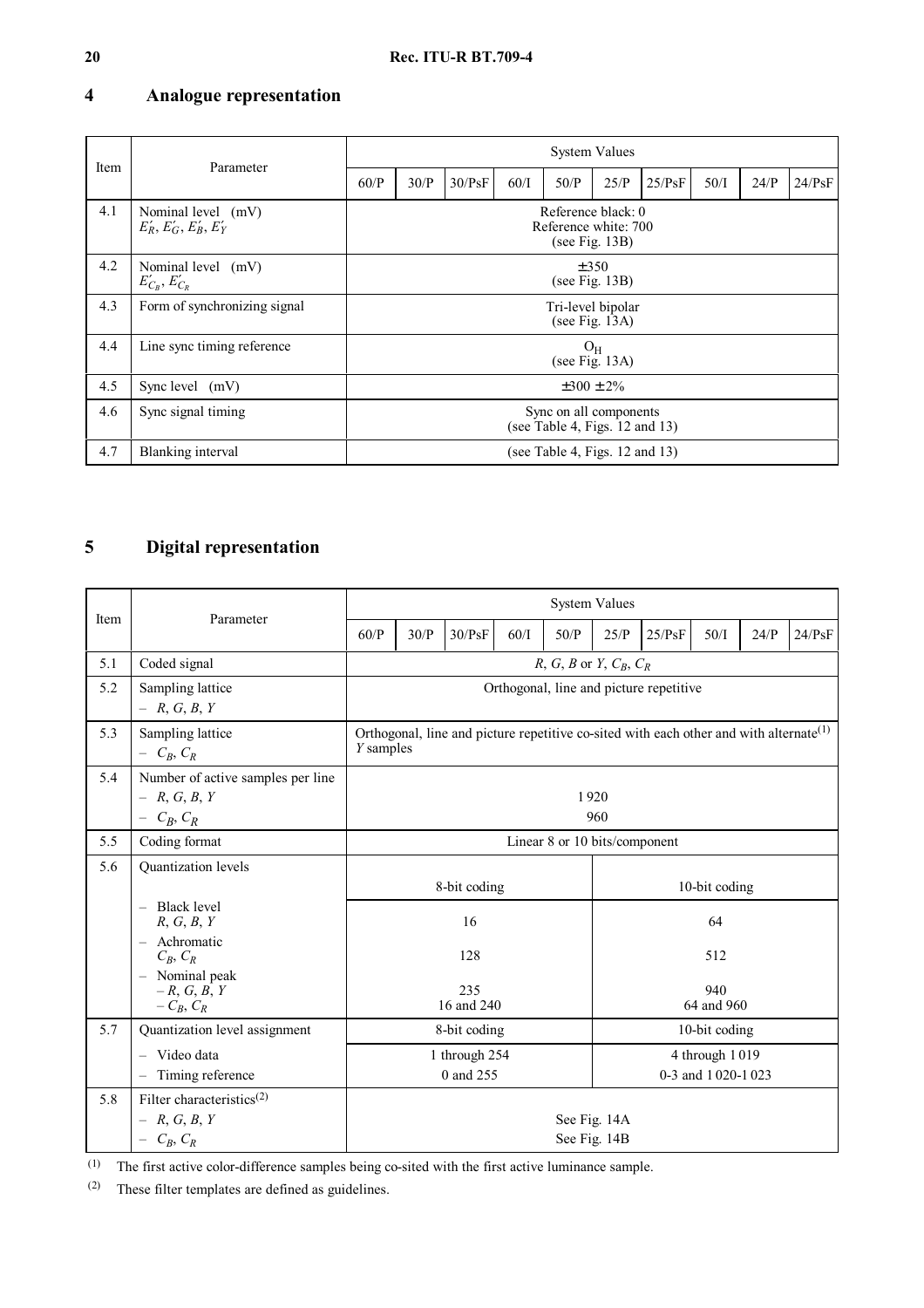|      |                                                            | <b>System Values</b>                                                                    |                        |                |      |                 |                              |            |               |            |                |  |  |  |
|------|------------------------------------------------------------|-----------------------------------------------------------------------------------------|------------------------|----------------|------|-----------------|------------------------------|------------|---------------|------------|----------------|--|--|--|
| Item | Parameter                                                  | 60/P                                                                                    | 30/P                   | 30/PsF         | 60/I | $50/P$          | 25/P                         | 25/PsF     | 50/I          | 24/P       | 24/PsF         |  |  |  |
| 6.1  | Order of sample presentation in a scanned                  |                                                                                         |                        |                |      |                 | Left to right, top to bottom |            |               |            |                |  |  |  |
|      | system                                                     | For interlace and segmented frame systems, 1st active line of field 1 at top of picture |                        |                |      |                 |                              |            |               |            |                |  |  |  |
| 6.2  | Total number of lines                                      |                                                                                         |                        |                |      | 1125            |                              |            |               |            |                |  |  |  |
| 6.3  | Field/frame/segment frequency (Hz)                         | 60                                                                                      | 30<br>60               |                |      | 50              | 25<br>50                     |            |               | 24         | 48             |  |  |  |
|      |                                                            | (60/1.001)                                                                              | (30/1.001)             | (60/1.001)     |      |                 |                              |            |               | (24/1.001) | (48/1.001)     |  |  |  |
| 6.4  | Interlace ratio                                            |                                                                                         | 1:1<br>2:1             |                |      |                 | 1:1<br>2:1                   |            | 1:1           |            |                |  |  |  |
| 6.5  | Picture rate (Hz)                                          | 60                                                                                      | 30                     |                |      | 50              | 25                           |            |               | 24         |                |  |  |  |
|      |                                                            | (60/1.001)                                                                              | (30/1.001)             |                |      |                 |                              |            |               | (24/1.001) |                |  |  |  |
| 6.6  | Line frequency <sup>(1)</sup> (Hz)                         | 67500                                                                                   | 33750<br>(33750/1.001) |                |      | 56250           | 28 1 25                      |            |               | 27000      |                |  |  |  |
|      |                                                            | (67500/1.001)                                                                           |                        |                |      |                 |                              |            | (27000/1.001) |            |                |  |  |  |
| 6.7  | Samples per full line                                      |                                                                                         |                        |                |      |                 |                              |            |               |            |                |  |  |  |
|      | $- R, G, B, Y$                                             |                                                                                         | 2 2 0 0                |                |      |                 | 2640                         | 2750       |               |            |                |  |  |  |
|      | $- C_R, C_R$                                               |                                                                                         | 1100                   |                |      |                 | 1320                         | 1375<br>30 |               |            |                |  |  |  |
| 6.8  | Nominal analogue signal bandwidths <sup>(2)</sup><br>(MHz) | 60                                                                                      |                        | 30             |      | 60              |                              |            |               |            |                |  |  |  |
| 6.9  | Sampling frequency                                         | 148.5                                                                                   |                        | 74.25          |      | 74.25<br>148.5  |                              |            |               | 74.25      |                |  |  |  |
|      | $- R, G, B, Y(MHz)$                                        | (148.5/1.001)                                                                           |                        | (74.25/1.001)  |      |                 |                              |            |               |            | (74.25/1.001)  |  |  |  |
| 6.10 | Sampling frequency <sup>(3)</sup>                          | 74.25                                                                                   |                        | 37.125         |      | 74.25<br>37.125 |                              |            |               |            | 37.125         |  |  |  |
|      | $- C_B, C_R$ (MHz)                                         | (74.25/1.001)                                                                           |                        | (37.125/1.001) |      |                 |                              |            |               |            | (37.125/1.001) |  |  |  |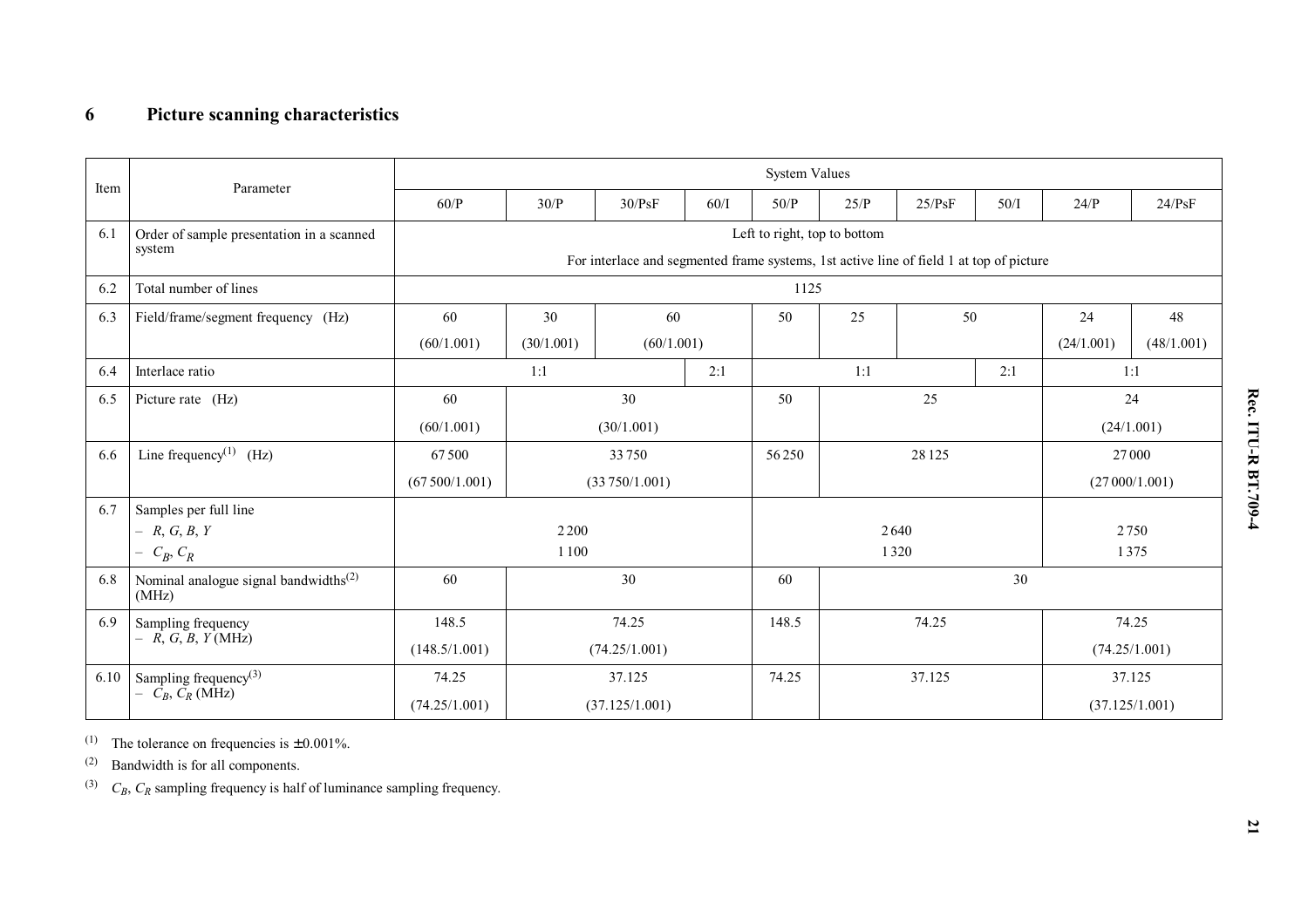|                          |                                                      |                          |            | TABLE 4                                                      |      |                     |      |             |                          |                   |             |  |
|--------------------------|------------------------------------------------------|--------------------------|------------|--------------------------------------------------------------|------|---------------------|------|-------------|--------------------------|-------------------|-------------|--|
|                          |                                                      |                          |            | Level and line timing specification<br>(See Figs. 12 and 13) |      |                     |      |             |                          |                   |             |  |
|                          | <b>System Values</b><br>Parameter                    |                          |            |                                                              |      |                     |      |             |                          |                   |             |  |
| Symbol                   |                                                      | 60/P                     | 30/P       | 30/PsF                                                       | 60/I | 50/P                | 25/P | 25/PsF      | 50/I                     | 24/P              | 24/PsF      |  |
| ${\cal T}$               | Reference clock interval $(\mu s)$                   | 1/148.5<br>(1.001/148.5) |            | 1/74.25<br>(1.001/74.25)                                     |      | 1/148.5             |      |             | 1/74.25<br>(1.001/74.25) |                   |             |  |
| $\mathfrak{a}$           | Negative line sync width <sup>(1)</sup> ( <i>T</i> ) |                          |            |                                                              |      | $44 \pm 3$          |      |             |                          |                   |             |  |
| $\boldsymbol{b}$         | End of active video <sup>(2)</sup> ( <i>T</i> )      |                          | $88 + 6$   | $-0$                                                         |      | $528 + 6$<br>$-0$   |      |             |                          | $638 + 6$<br>$-0$ |             |  |
| $\mathcal{C}$            | Positive line sync width $(T)$                       |                          |            |                                                              |      | $44 \pm 3$          |      |             |                          |                   |             |  |
| $\overline{d}$           | Clamp period $(T)$                                   |                          |            |                                                              |      | $132 \pm 3$         |      |             |                          |                   |             |  |
| $\boldsymbol{e}$         | Start of active video $(T)$                          |                          |            |                                                              |      | $192 + 6$<br>$-0$   |      |             |                          |                   |             |  |
| $\int$                   | Rise/fall time $(T)$                                 |                          |            |                                                              |      | $4 \pm 1.5$         |      |             |                          |                   |             |  |
| $\overline{\phantom{0}}$ | Active line interval $(T)$                           |                          |            |                                                              |      | $1920 + 0$<br>$-12$ |      |             |                          |                   |             |  |
| ${\cal S}_m$             | Amplitude of negative pulse (mV)                     |                          |            |                                                              |      | $300 \pm 6$         |      |             |                          |                   |             |  |
| $S_p$                    | Amplitude of positive pulse (mV)                     |                          |            |                                                              |      | $300 \pm 6$         |      |             |                          |                   |             |  |
| $\boldsymbol{V}$         | Amplitude of video signal (mV)                       |                          |            |                                                              |      | 700                 |      |             |                          |                   |             |  |
| H                        | Total line interval $(T)$                            |                          | 2200       |                                                              |      |                     |      | 2640        |                          |                   | 2750        |  |
| g                        | Half line interval $(T)$                             |                          | 1100       |                                                              |      |                     |      | 1320        |                          |                   | 1375        |  |
| $\boldsymbol{h}$         | Vertical sync width $(T)$                            | $1980 \pm 3$             |            | $880 \pm 3$                                                  |      | $1980 \pm 3$        |      | $880 \pm 3$ |                          | $1980 \pm 3$      | $880 \pm 3$ |  |
| $\boldsymbol{k}$         | End of vertical sync pulse $(T)$                     |                          | $88 \pm 3$ |                                                              |      | $528 \pm 3$         |      | $308 \pm 3$ |                          | $638 \pm 3$       | $363 \pm 3$ |  |

(1) "*T*" denotes the duration of a reference clock or the reciprocal of the clock frequency.

(2) A "line" starts at line sync timing reference  $O_H$  (inclusive), and ends just before the subsequent  $O_H$  (exclusive).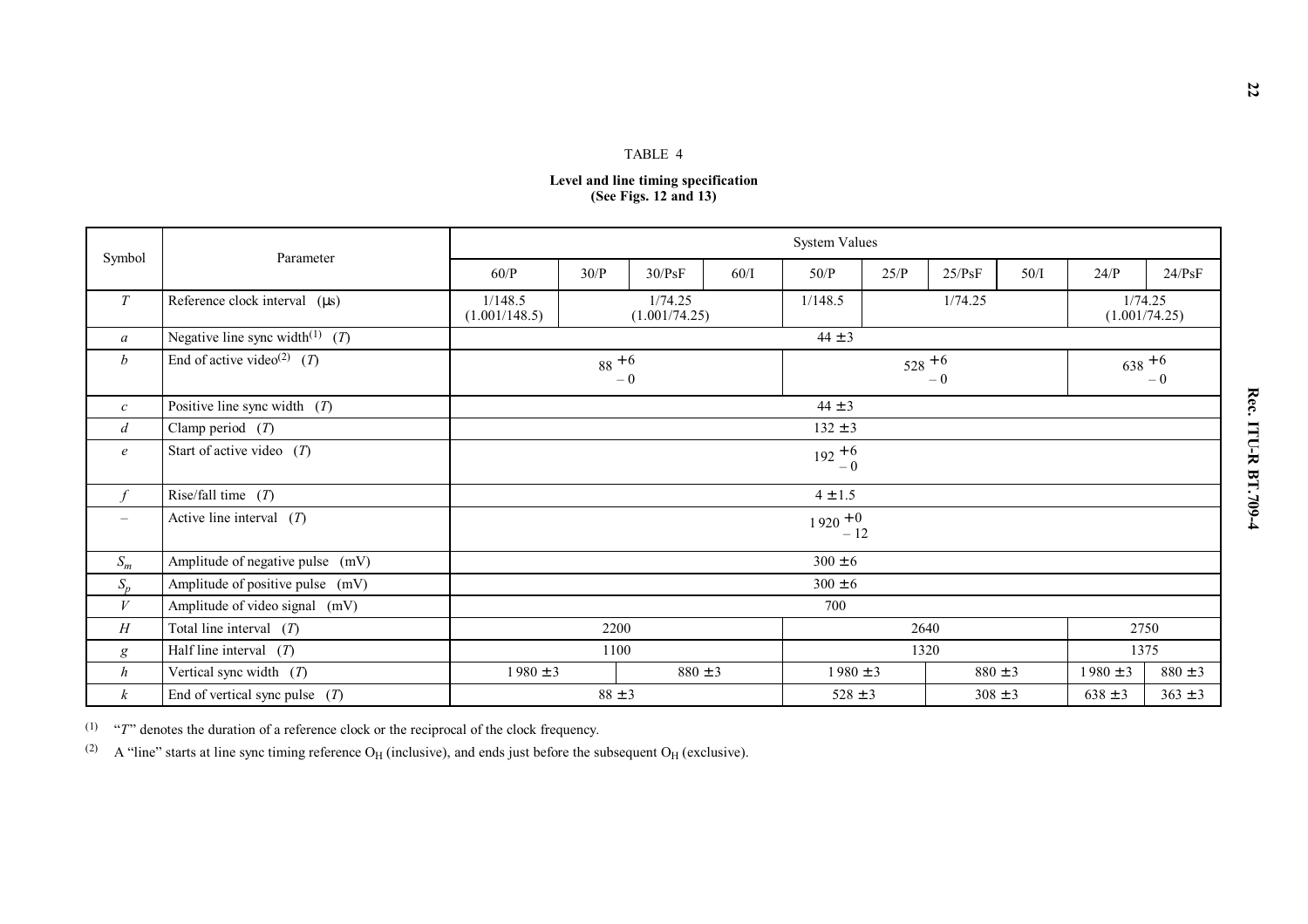

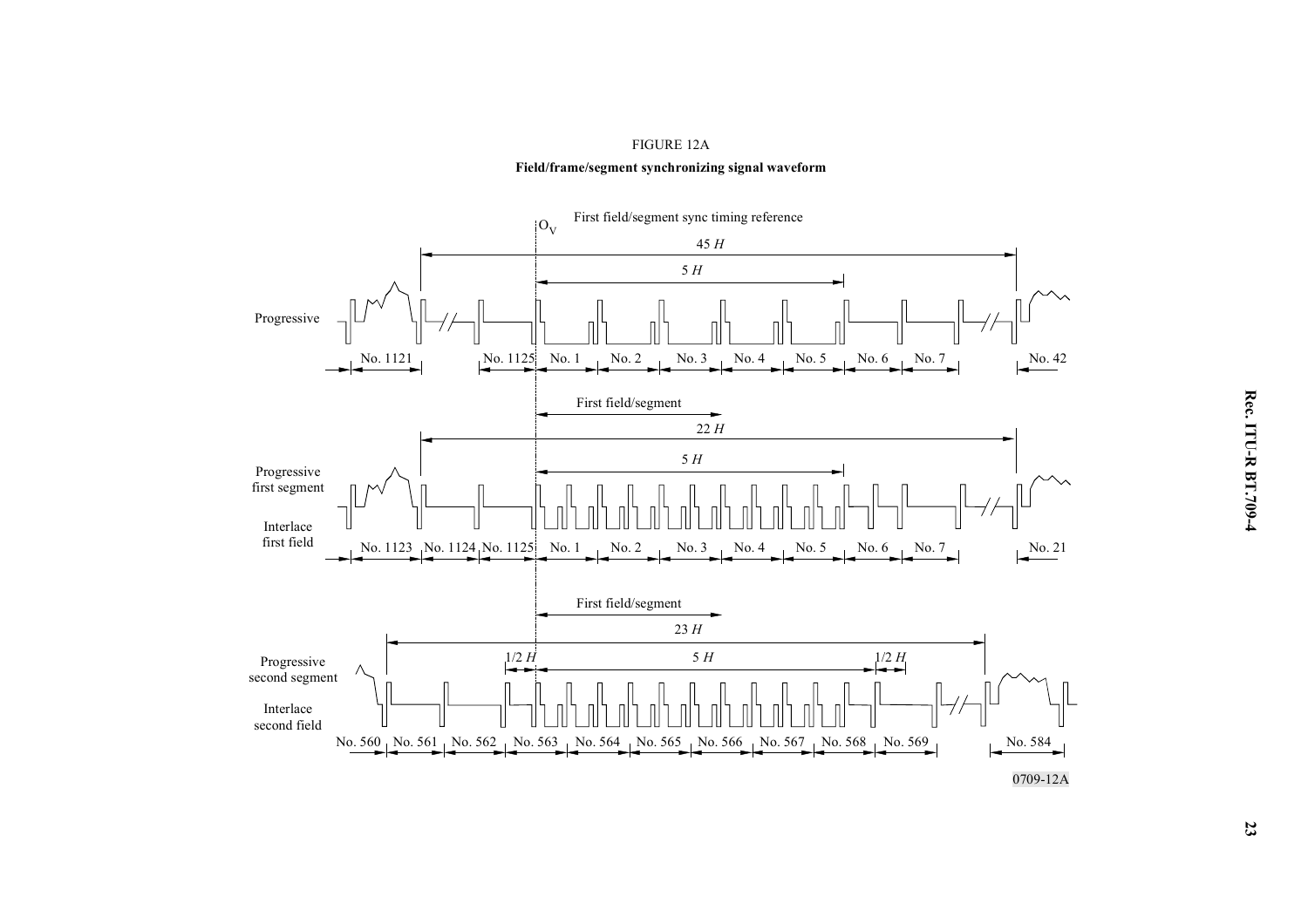

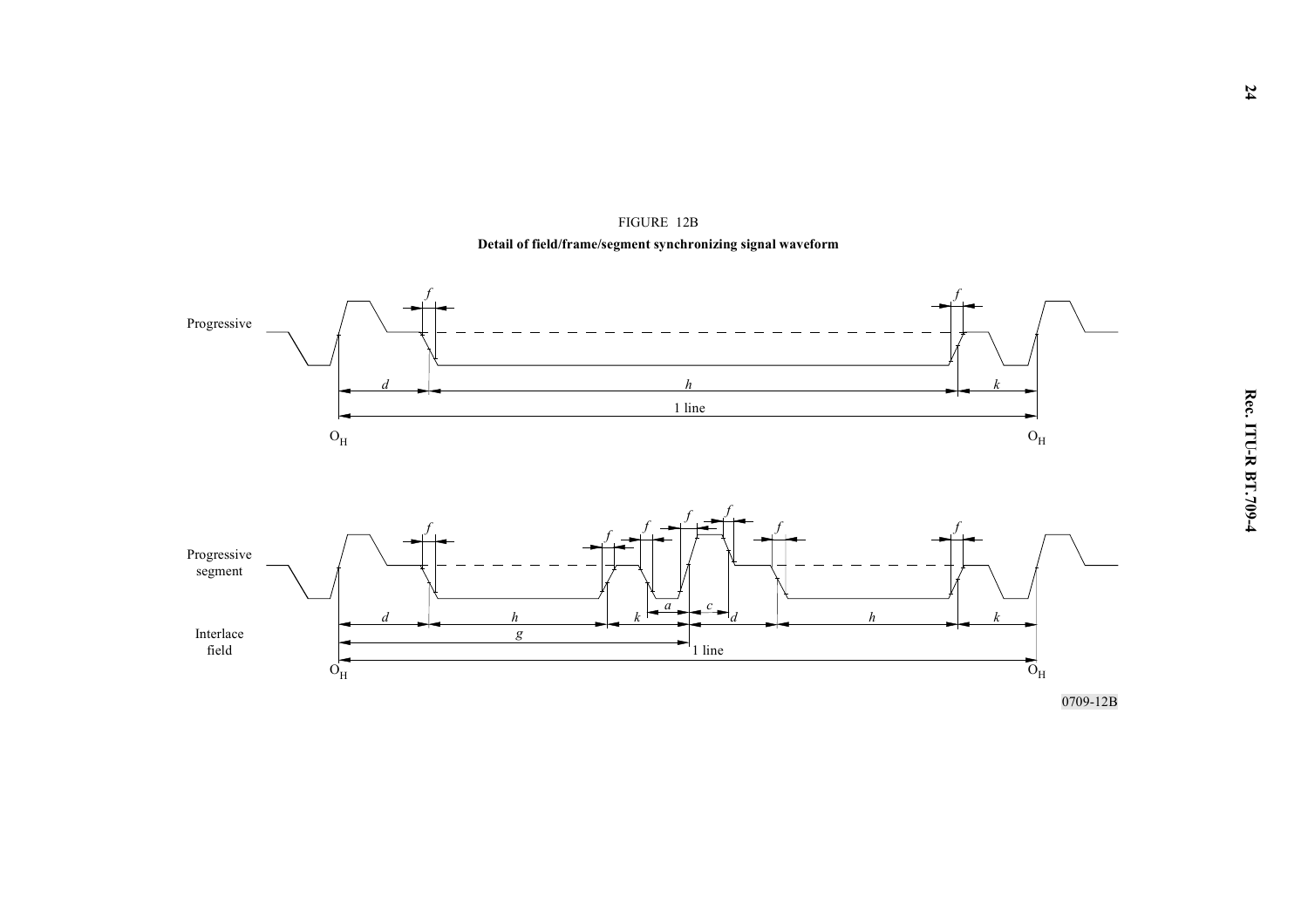FIGURE 13A **Line synchronizing signal waveform** 



(The waveform exhibits symmetry with respect to point  $T_r$ )

0709-13A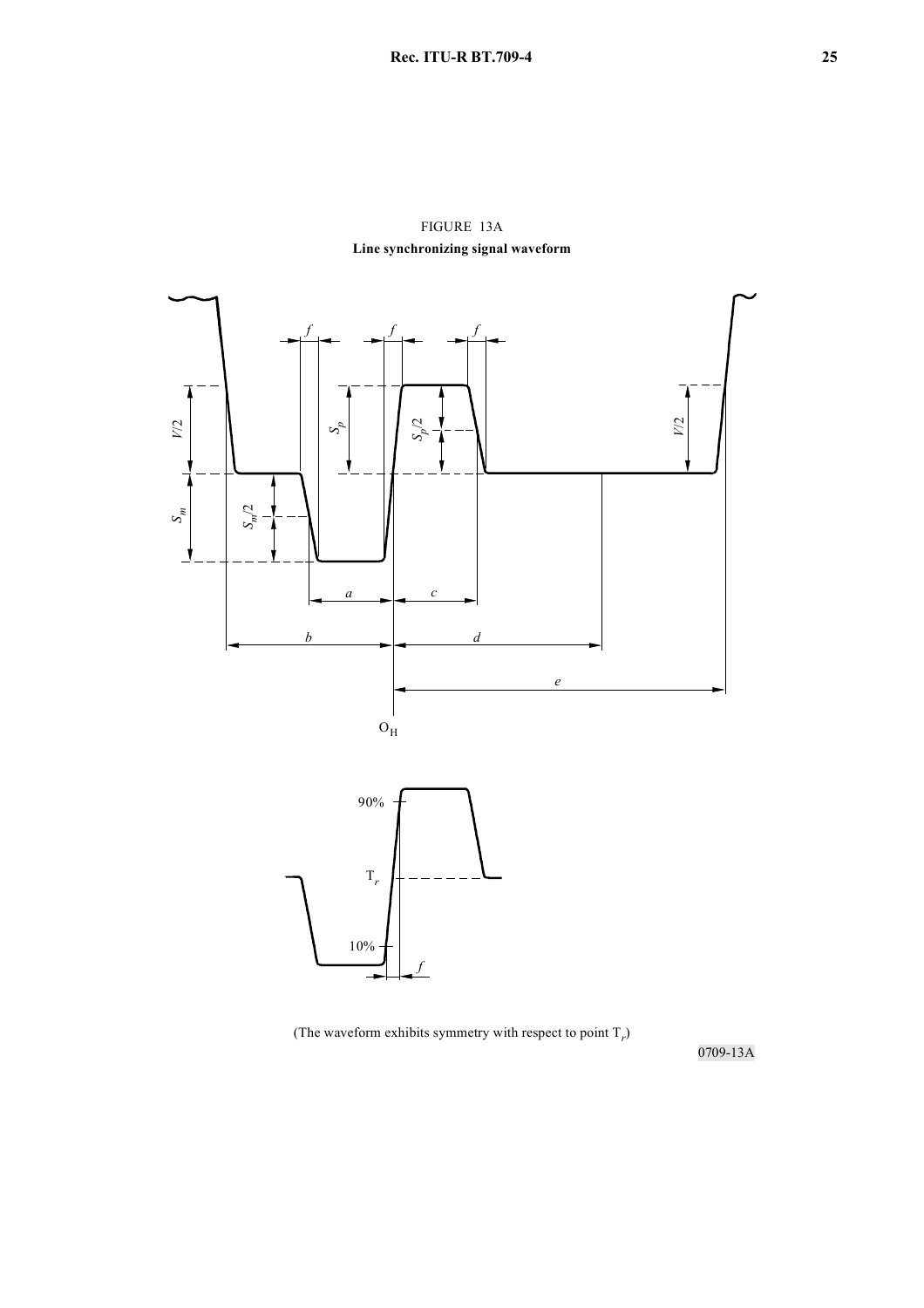# FIGURE 13B **Sync level on component signals**



0709-013B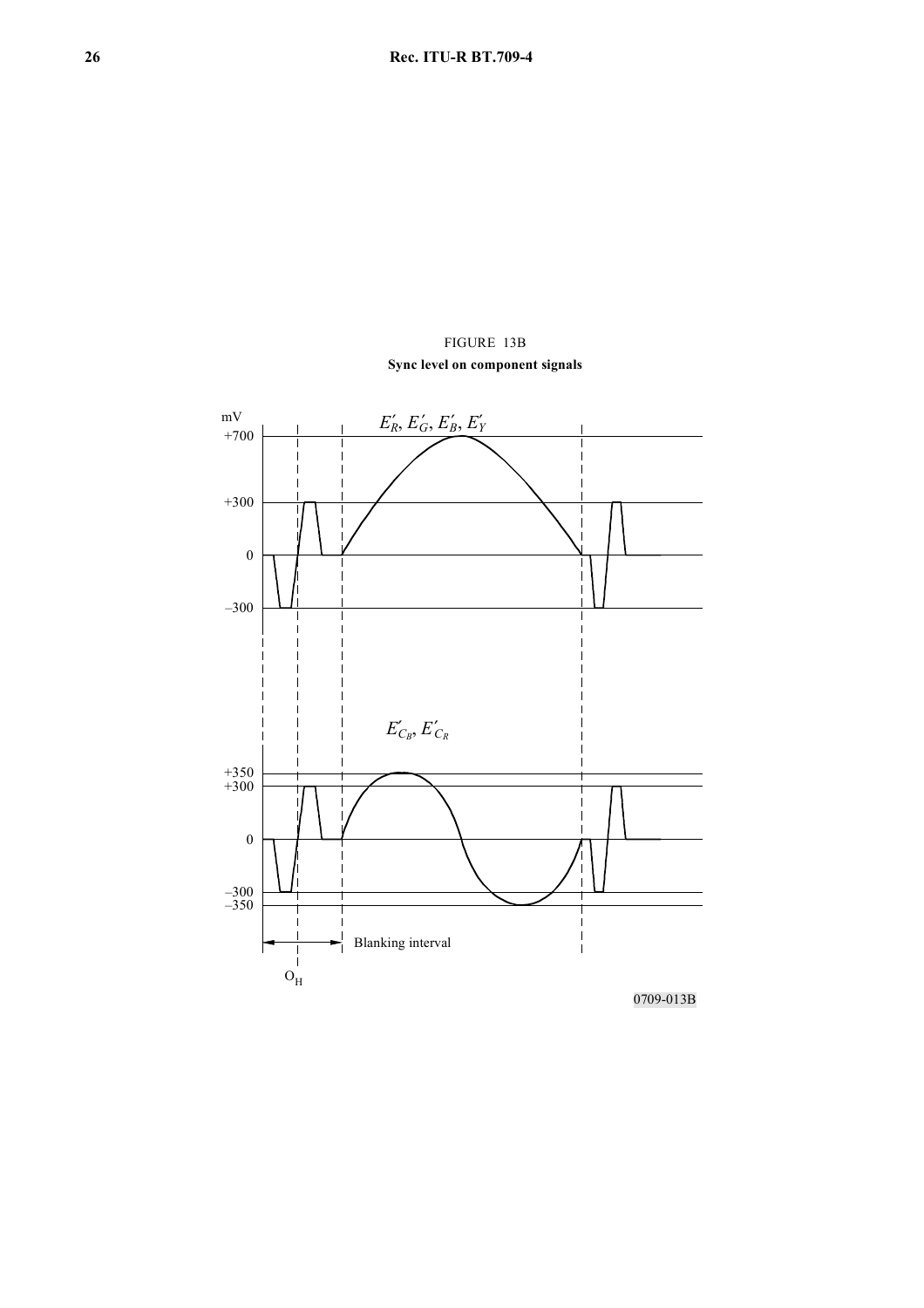

FIGURE 14A **Guideline filter characteristics for** *R***,** *G***,** *B* **and** *Y* **signals (informative)**

*Note 1* – *fs* denotes luminance sampling frequency, the value of which is given in Part 2, item 6.9. *Note 2* – Ripple and group delay are specified relative to their values at 100 kHz.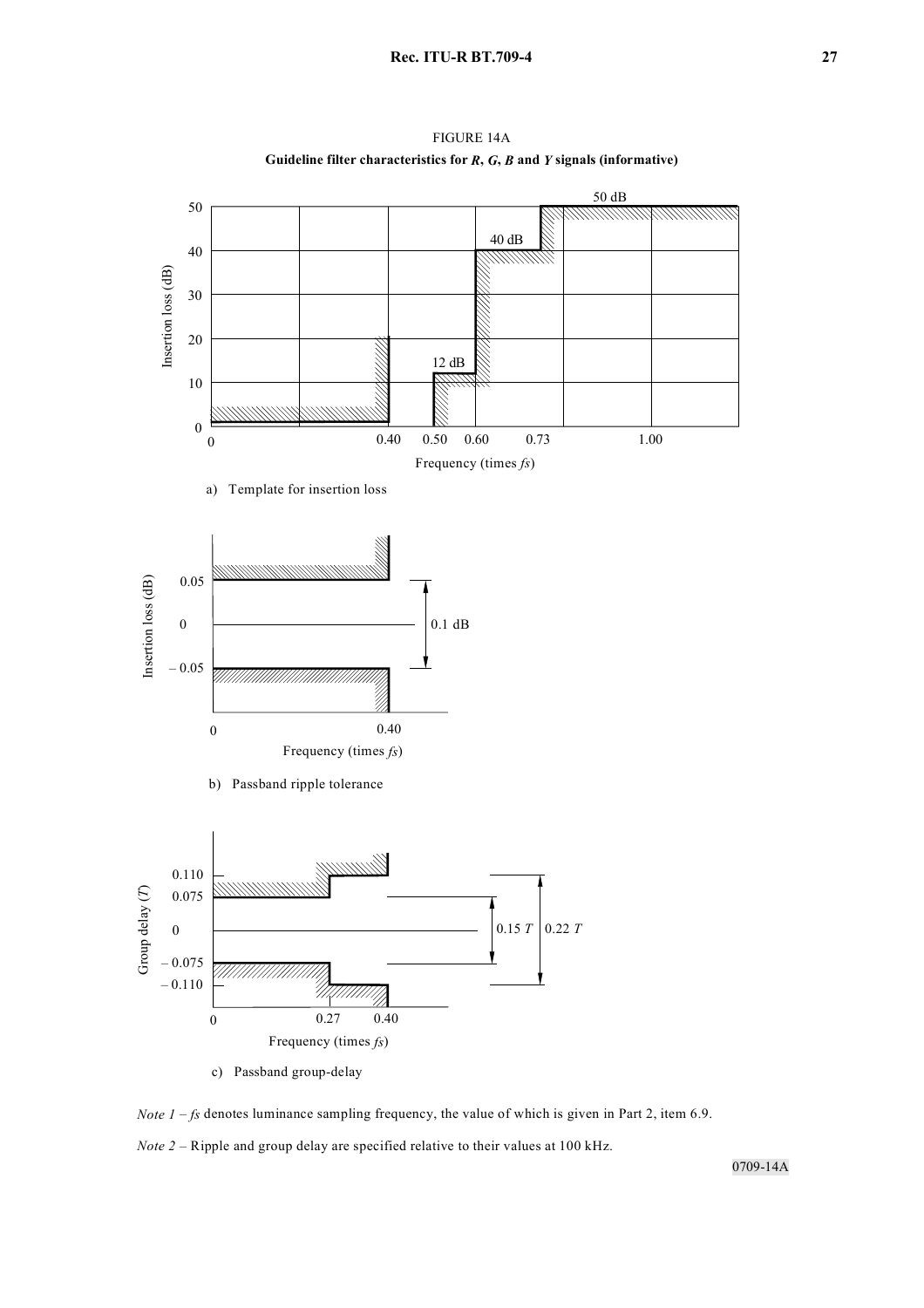

FIGURE 14B Guideline filter characteristics for  $C_B$  and  $C_R$  signals (informative)

*Note 1* – *fs* denotes luminance sampling frequency, the value of which is given in Part 2, item 6.9. *Note 2* – Ripple and group delay are specified relative to their values at 100 kHz.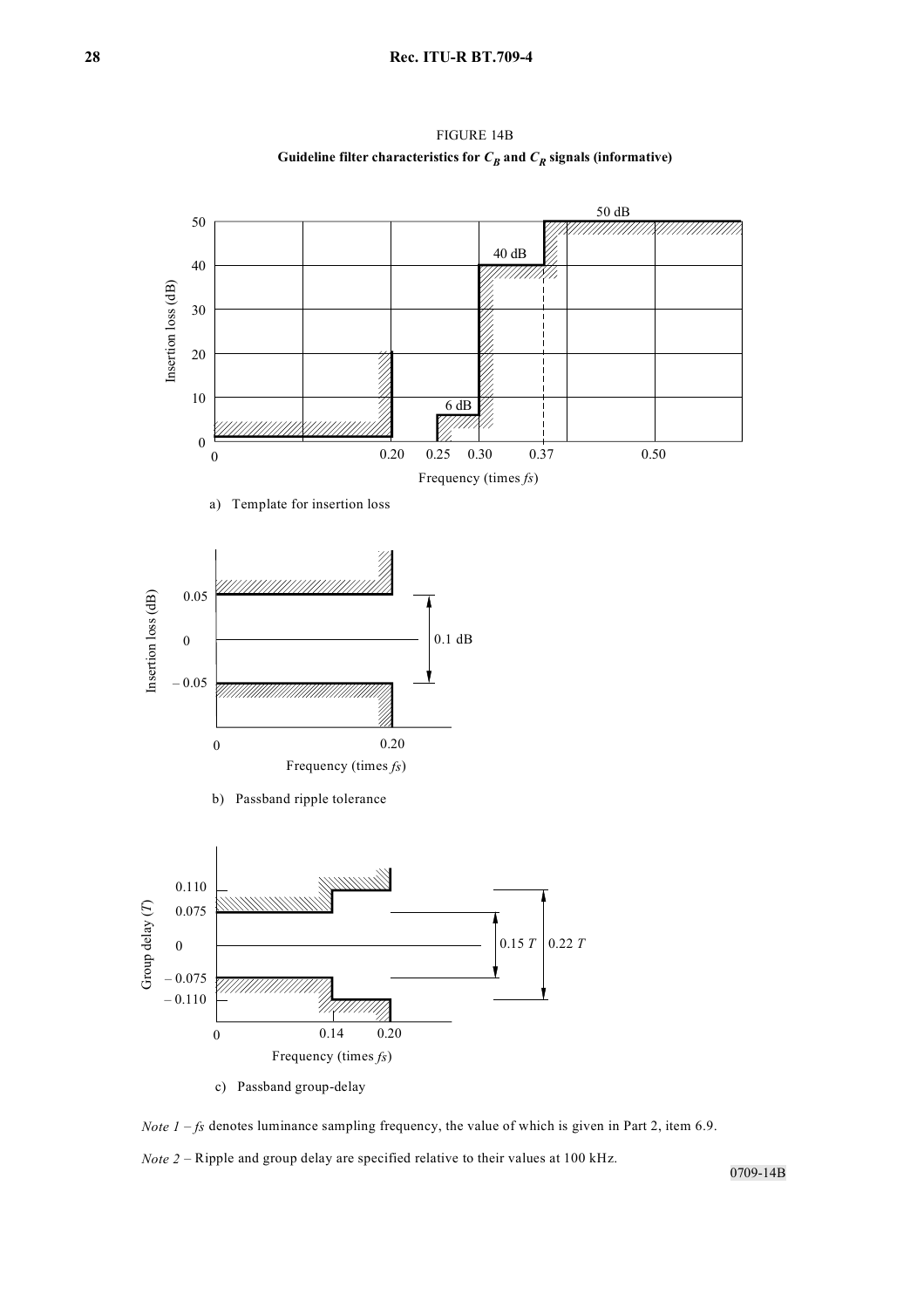ANNEX 1

## TO PART 2

(Informative)

## **Segmented frame**

(See Note 1)

NOTE 1 – The term segmented frame in the context of this Recommendation is intended to indicate that a picture has been captured in a progressive mode, and transported as two segments. One segment containing the odd lines of the progressive image, the second segment containing the even lines of the progressive image.

## **1 Background**

The television systems in current use have typically used interlace capture (acquisition) and transmission. The frame/field rates of these systems have been 50/60 Hz, a rate that when presented on cathode ray tube (CRT) display devices did not require any associated picture flicker correction. Television systems of the future will support both interlace and progressive capture and display technology.

In addition to the support of interlace and progressive capture and display, there will be extended frame rates to be supported, along with new display technology. For a number of years there will be a mix of the old and new technologies.

Specifically, the PsF technology is intended to be implemented only when frames rates of 30 Hz and lower are being used.

A large percentage of television programming is produced on film that has a frame rate of 24 frames/s and sometimes 30 frames/s. Past practice was to perform post production by editing the film to produce a complete programme on film. The final film could be transferred to 60 Hz video by employing the 3:2 pull down technique. For 25 Hz release the film could be transferred by running the 24 frame film at 25 frames/s.

It is common practice to transfer the film to 60 Hz (field) interlace video for post production. Once the film is transferred, edit decision lists are created based on the 60 Hz (field) video rate, not the original 24 Hz original film frame rate. The conversion process from 24 Hz film to 60 Hz (field) video results in a number of operational impediments, such as tracking of 3:2 pull down, editing of split fields etc. In addition when 25 Hz video copies of the material are required, either reconforming is necessary, or standards conversion 30 Hz to 25 Hz, with a loss of quality.

Equipment is now available that will permit the transfer, post production and worldwide distribution of film originated material with the original frame rate of 24 frames/s.

## **2 24-frame/s production**

Using the CIF of  $1920 \times 1080$ , film material may be transferred using progressive capture. This transfer will provide the highest resolution capture, with no 3:2 pull-down artifacts, moreover both 30 Hz frame rate and 25 Hz frame rate versions may be created from a single master with no quality loss.

The 30 Hz frame rate copy may be created by playing the 24-frame/s original and inserting the 3:2 pull-down during the replay process. This process also has the advantage of maintaining the 3:2 pull-down sequence during the replay process such that any downstream picture processing, such as an MPEG encoder, will not be affected by any 3:2 discontinuities.

The 25 Hz frame rate copy may be created by simply playing back the 24 Hz film rate original at the slightly faster 25 Hz rate; there is no picture quality loss.

In addition to simply transferring film originated material it is expected that electronic capture of images will occur at a 24-frame/s rate; this will provide the production community with yet another tool for seamless integration of images from various sources.